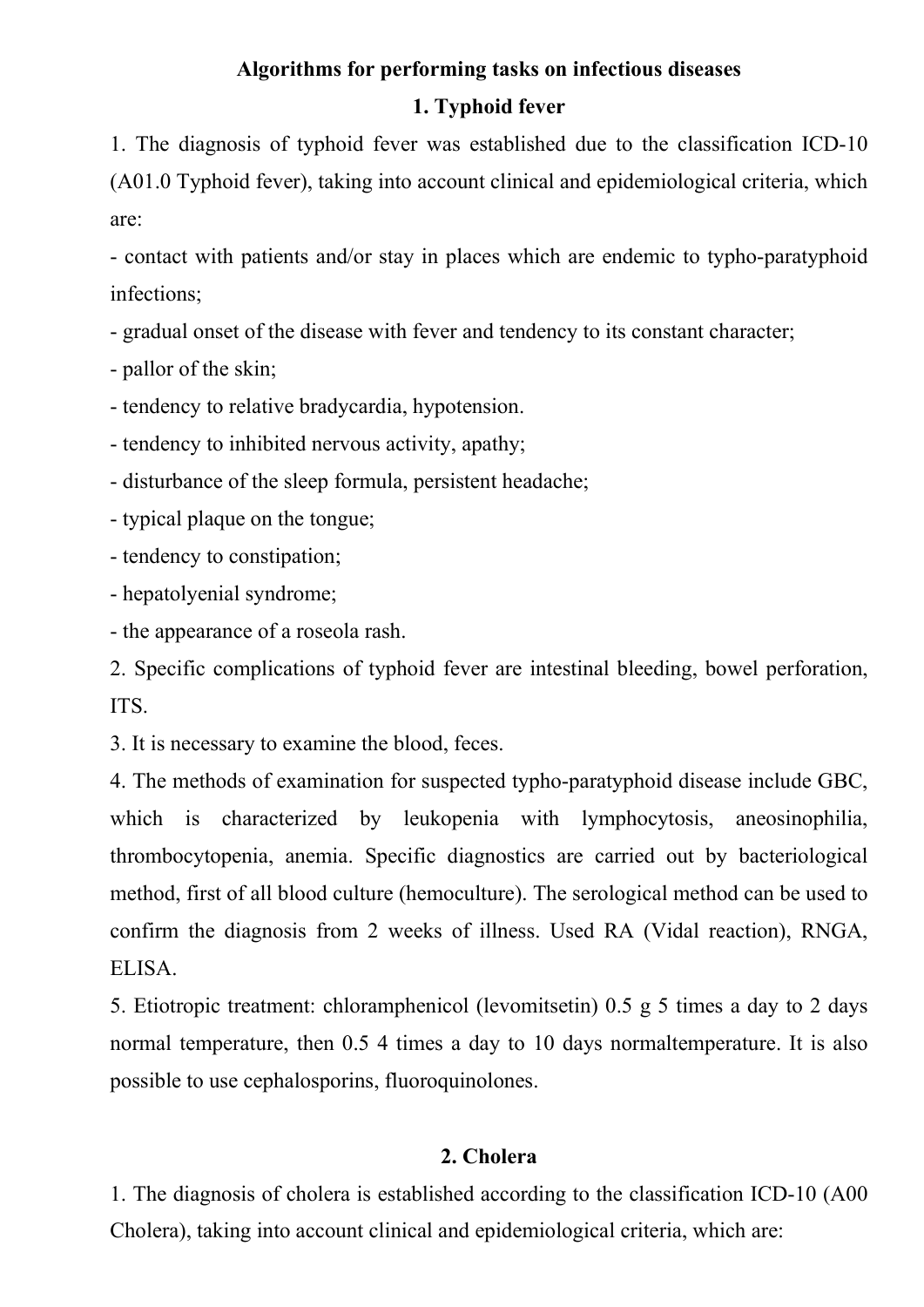- staying in the cholera endemic region;

- drinking water from open sources, contact with patients with cholera or similar clinical picture;

- the duration of the incubation period up to 5 days (on average 2-3 days);

- acute onset of the disease;

- no fever; diarrhea without pain prior to vomiting;

- frequent feces by the type of rice broth;

- rapid increase of dehydration;

2. According to the WHO guidelines, the following are the levels of dehydration:

1. Early dehydration. Either without clinical signs, or complaints of moderate weakness, thirst, dry mouth.

2. Moderate dehydration. Thirst, weakness, dizziness, irritability. Reduction of skin turgor, voice hoarseness, acrocyanosis, cold extremities. Tachycardia, moderate hypotension. Reduction of diuresis.

3. Severe dehydration. Sleepiness or confusion. Sharp reduction of skin turgor, sore eyes, symptom of "dark glasses", generalized cyanosis, cold extremities. Pulse is weak or undetectable. Blood pressure is very low or undetectable. Anury.

3. Laboratory criteria for the diagnosis of cholera are: increase in hematocrit, hypokalemia, hypochloremia, a specific method is bacteriological examination of feces or vomiting.

4. The main direction of treatment of the patient is rehydration therapy with the use of saline solutions. Oral rehydration mixtures are prescribed for those with initial and moderate dehydration without vomiting. For patients with moderate rehydration, accompanied by vomiting and severe degree of dehydration, parenteral rehydration is required.To accelerate the elimination of vibrios from the body in cholera with dehydration in the event of discontinuation of vomiting, doxycycline 0.3 g or azithromycin 1 g inside is prescribed once

#### **3. Leptospirosis**

1. The diagnosis of leptospirosis was established due to the classification ICD-10 (A27.0 Leptospirosis) taking into account clinical and epidemiological criteria, which are: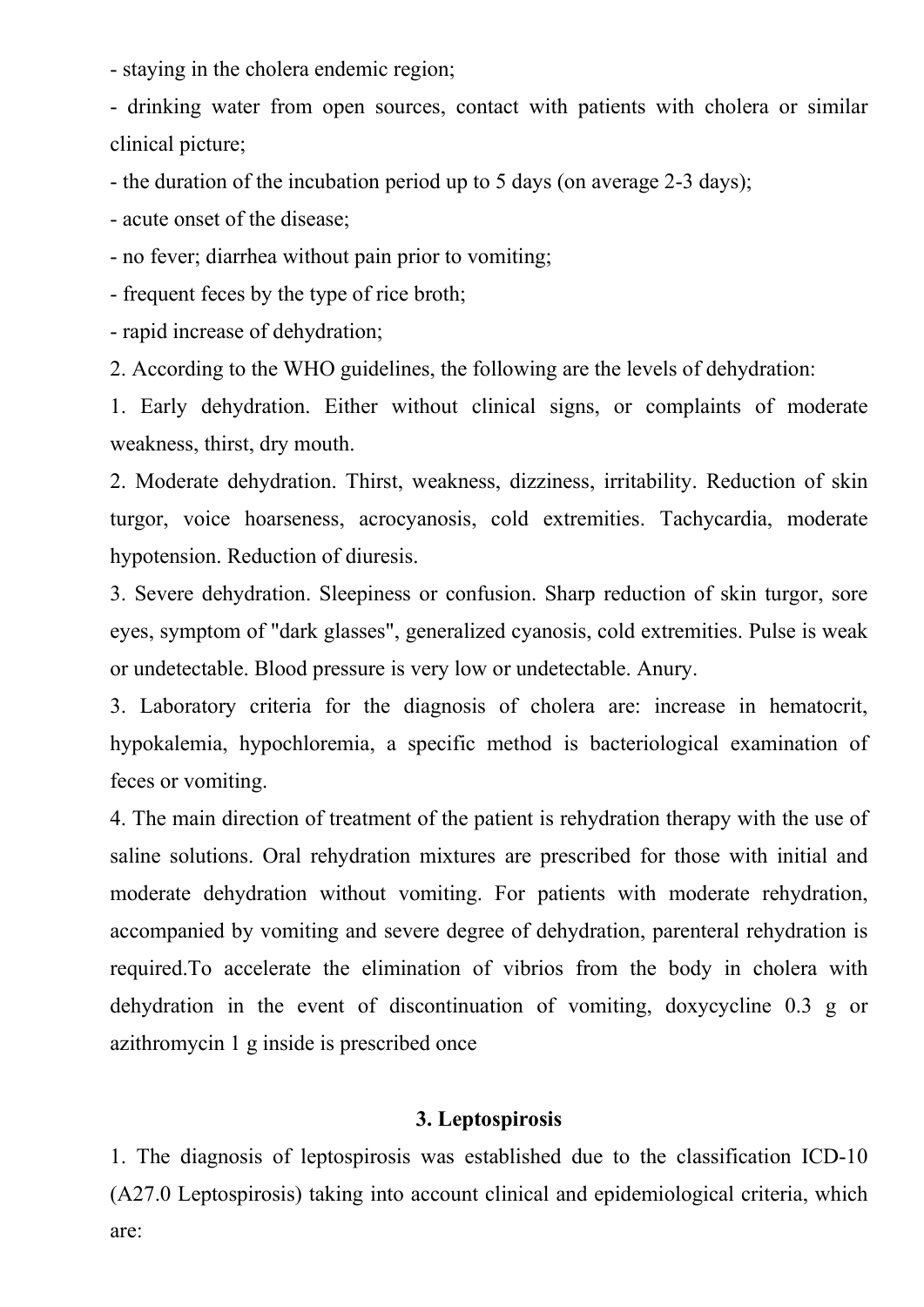- contact with water from non-flowing and open reservoirs;

- stay in rodent locations;

- professional factor (livestock, veterinarians, farmers, hunters, fishermen, etc.);

- sudden onset of illness with chills;

- high fever;

- myalgia, especially the calf muscles;

- hemorrhagic syndrome;

- liver pathology with possible development of jaundice;

- kidney pathology with possible development of KI.

2. Research methods for confirmation of the diagnosis: detection of leptospira during microscopy in the dark field, RNGA, RZK, functional tests of the liver, urea, creatine, coagulogram.

3. Etiotropic treatment: benzylpenicillin, cephalosporins. Pathogenetic treatment: detoxification, hemostatics, forced diuresis.

# **4. Viral hepatitis A**

1. The diagnosis of viral hepatitis A (CAA) was established according to the classification ICD-10 (B15. Acute CAA), taking into account clinical and epidemiological criteria, which are:

- the development of the disease after contact with a patient with HAV or stay in a disadvantaged region with regard to HAV;

- cyclical development of the disease with the appearance of characteristic syndromes of the pre-yellowish period (dyspeptic, pseudoglucose, asthenovegetative);

- reduction of intoxication, jaundice, hepatosplenomegaly during the height of the disease.

2. Research methods include: biochemical blood test: total bilirubin and its fractions, ALT, ACAT, thymol sample. Specific diagnosis: serum ELISA on aHAVIgM.

3. Principles of treatment: detoxification therapy, enterosorbents, vitamins.

# **5. Viral hepatitis B**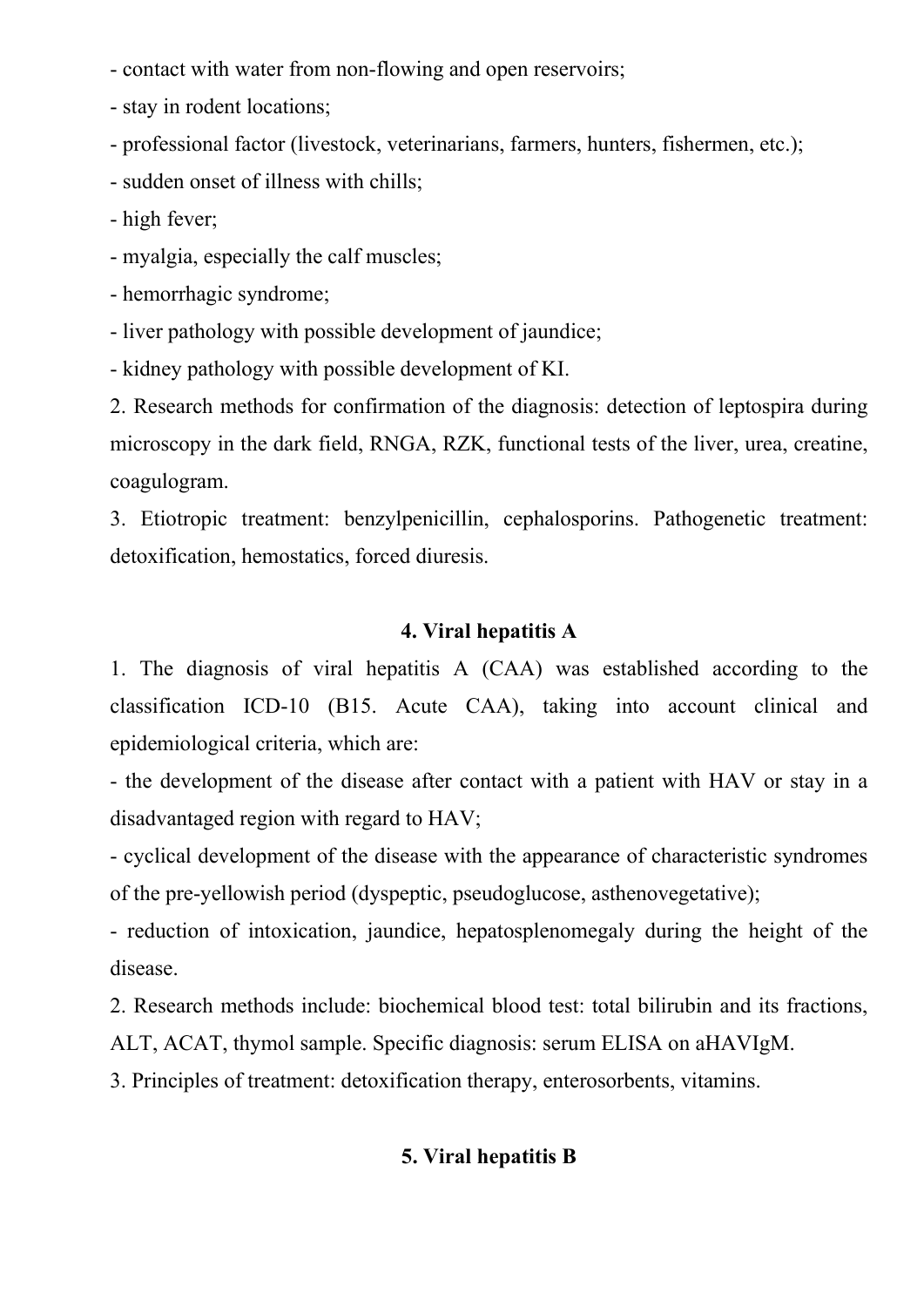1. The diagnosis of viral hepatitis B (HBV) was established according to the classification ICD-10 (B16. Acute HBV), taking into account clinical and epidemiological criteria:

Positive epidemiological history (information on hemocontact or sexual transmission);

- Long period of jaundiceperiod, frequent arthralgicguarantee its course;

- Increase in intoxication, jaundice, hepatosplenomegaly period of the disease.

2. The most serious complication of HBV is acute liver failure (acute liver encephalopathy), which is divided into stages by the degree of neuropsychiatric disorders:

Stage I is characterized by emotional lability, euphoria, changing apathy, sleep inversion, moving disorders, and impaired memory.

Stage II is characterized by disorientation in space and time, memory lapses, possible psycho-motor arousal, hemorrhagic syndrome, jaundice, decrease in liver size, tachycardia.

Stage III (Coma 1) - complete disturbance of consciousness, tremor, convulsions, pathological reflexes.

Stage IV (Coma 2) - complete loss of consciousness, areflexia, deep breathing disorders.

3. Methods for biochemical blood testing include: total bilirubin and its fractions, ALT, ACAT, thymol sample, prothrombin index.

4. Specific diagnosis: HBsAg, HBeAg, aHBcIgM, HBV DNA PCR.

5. Specific prevention of the disease - vaccination.

### **6. Influenza**

1. The diagnosis of influenza has been established according to the classification ICD-10 (J.09 Influenza), taking into account clinical and epidemiological criteria, which are:

- Contact with flu patients, presence of epidemic in certain area;

- Acute onset of intoxication syndrome, maximum manifestations of the disease in the first hours of the disease;

- Headache with predominant localization in the frontal area and temples;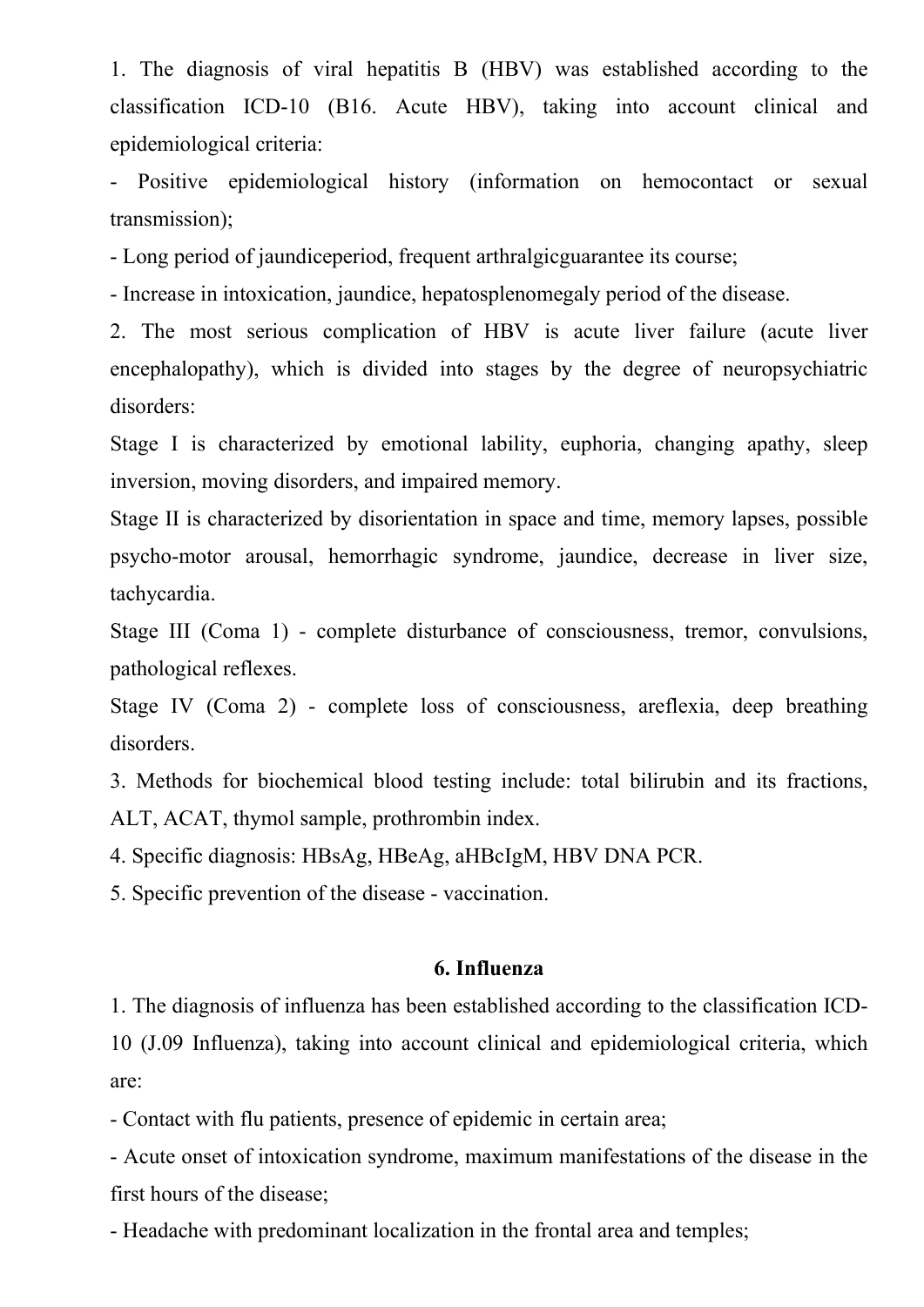- Catarrh syndrome is characterized by tracheitis, soft palate granules and brackets

2. The complications of influenza are observed by the respiratory (hemorrhagic pulmonary edema, pneumonia), nervous (swelling-swelling of the brain) and cardiovascular system (myocarditis).

3. For rapid diagnosis of the disease use rapid tests for rapid diagnosis.

4. Neuraminidase inhibitors - oseltamivir (tamiflu) are used for the etiotropic treatment of the patient.

5. Specific prevention of the disease - vaccination.

## **7. Oropharyngeal diphtheria:**

1. Diagnosis of pharyngeal diphtheria was established according to the classification ICD-10 (A 36.0 Diphtheria of the pharynx (diphtheria membranous angina, tonsillary diphtheria)), taking into account clinical and epidemiological criteria:

- the onset of the disease is usually acute

- there is intoxication syndrome that correlates with local changes

- there is a layer on the tonsils or other lymphoid formations in the oropharynx, which have fibrinous, filmy nature

- Sore throat is moderate, often not consistent with the nature of local changes

- the voice can acquire a tinge

- Mucous edema and cyanosis predominate over hyperemia

- maxillary and cervical lymph nodes enlarged, moderately painful

2. Instrumental research methods: ECG

Specific research methods:

- Bacterioscopic method

- Bacteriological method

- PCR

3. Treatment:

- Compulsory hospitalization in an infectious hospital

- Anti-diphtheria antitoxic serum

- Antibacterials (erythromycin, benzylpenicillin)

4. Specific prevention: planned vaccination

## **8. Tertian malaria**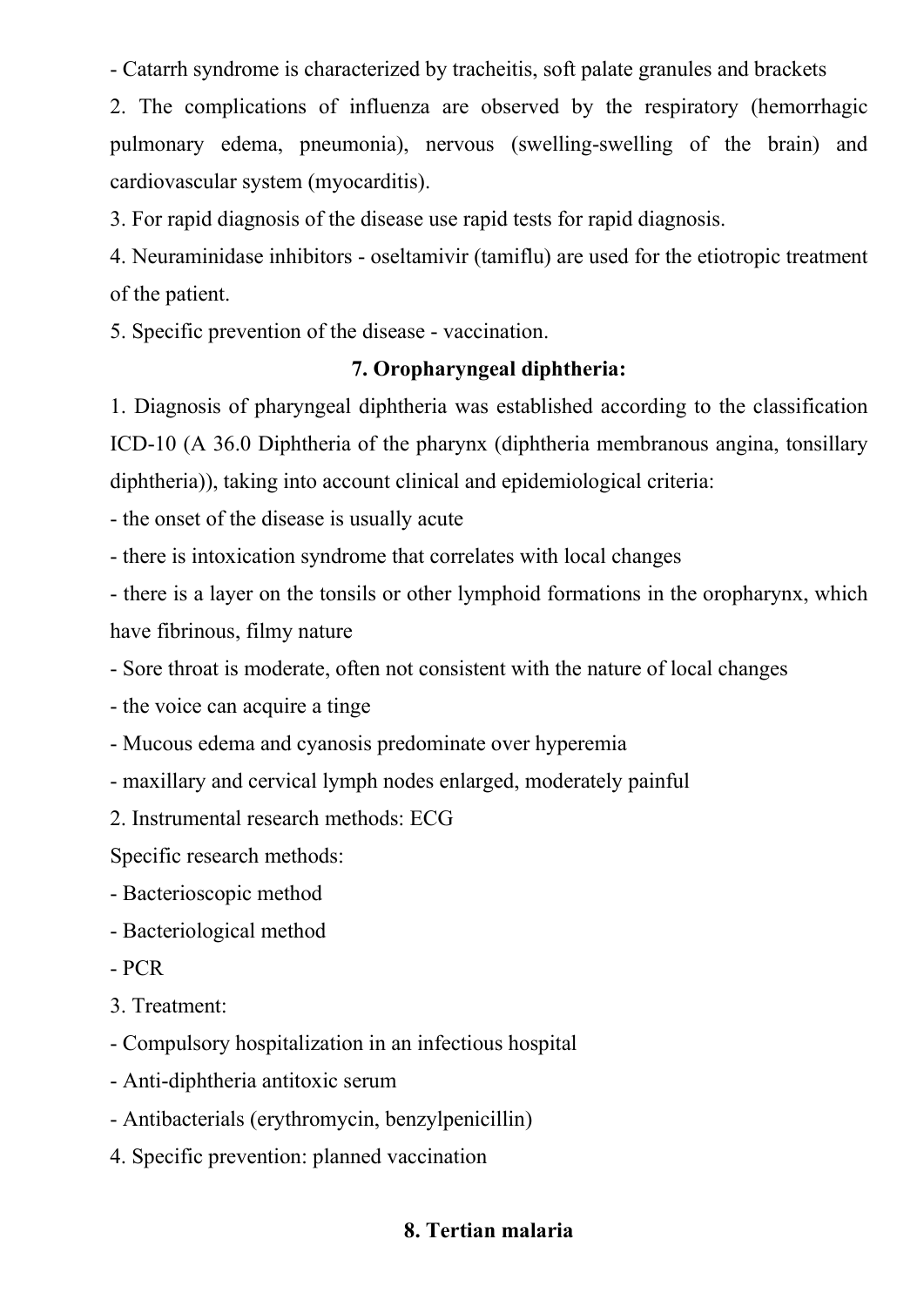1. The diagnosis of malaria (three days) was established according to the classification ICD-10 (B 54 Malaria, unspecified, (B 51 Malaria caused by P. Vivax, B 53 Malaria caused by P. ovale)), taking into account clinical and epidemiological criteria:

- stay in malaria endemic areas (Africa, Asia Central and South America, etc.) for the last 2 years

- blood transfusions during the last 14 days
- paroxysmal fever (chills, fever, profuse sweating)
- during three days of malaria paroxysms recur after 1 day
- hepatosplenomegaly
- anemia
- 2. Basic research methods:
- CBC
- Investigation of a thick drop on malaria
- Investigation of thin smear on malaria
- 3. Treatment:
- Compulsory hospitalization in an infectious hospital
- Etiotropic therapy: antimalarial drugs (Delagil (chloroquine), primaquine)

4. Specific prevention of malaria: chemoprophylaxis of antimalarial drugs (one week before departure, during the entire period of stay in the endemic area and within one week after return)

# **9. Botulism**

1. The diagnosis of botulism was established according to the classification ICD-10 (A 05.1 Botulism), taking into account clinical and epidemiological criteria:

- the consumption of products that may contain botulotoxin (meat, fish, vegetables, canned mushrooms, salted or salted fish, sausage)

- no fever

- disorders of the digestive tract - pain in the epigastric region, vomiting, rare bowel movements, which next day change to bowel paresis syndrome (bloating, constipation)

- Ophthalmoplegic syndrome (reduced vision, double vision, "mesh", "mist" before the eyes, pupils dilated, anisocoria, reaction to light is weak)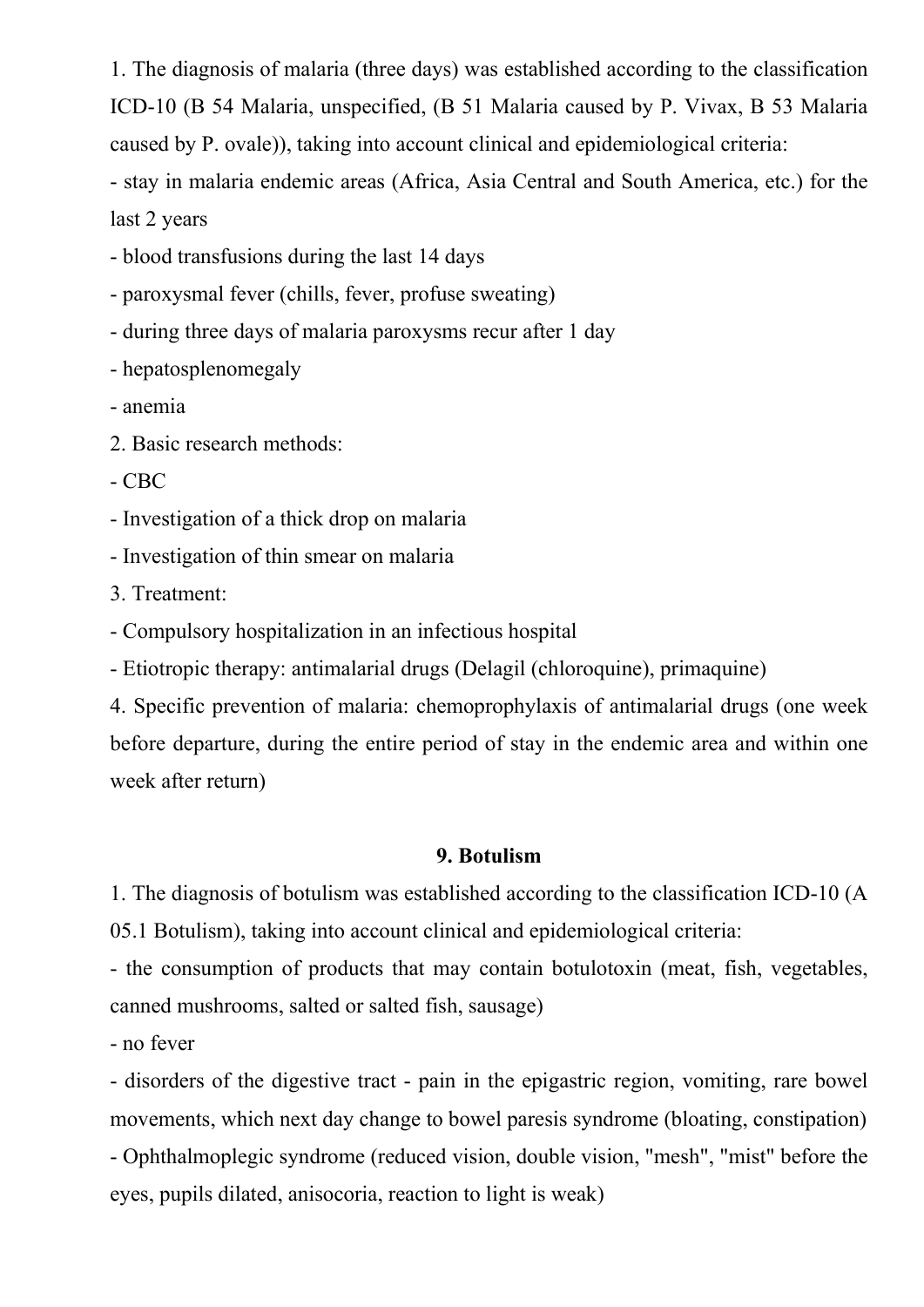- Bulbar syndrome (difficulty swallowing, complaints of "lump in the throat" of fluttering, the voice acquires a tinge tinge)

2. Specific research method: biological method

3. Treatment:

- Compulsory hospitalization in an infectious hospital

- The first stage: gastric lavage (using a probe) and intestines (siphon enema) with 5% sodium hydrogen carbonate solution;

- The second stage is a polyvalent anti-botulinum serum

- The third stage - detoxification therapy, hyperbaric oxygenation

# **10. Shigellosis**

1. The diagnosis of shigellosis was established according to the classification ICD - 10 (A 03 Shigellosis), taking into account clinical and epidemiological criteria:

- use of suspected product agent (especially meat and dairy) contamination, contact with the patient, poor living conditions

- sharp start, feverish

- compliance with the degree of intoxication of fever pitch

- abdominal pain, especially in the left iliac and iliac regions

- frequent scarring, with mucus and streaks of blood

- soreness, spasm and consolidation of the sigmoid colon

- tenesmus

2. Complications:

- ITS

- Intestinal bleeding

- Intestinal perforation and peritonitis

3. Basic research methods:

- CBC

- Coprogram

- Bacteriological examination of faeces

- Serological studies: RNGA, RA

4. Treatment: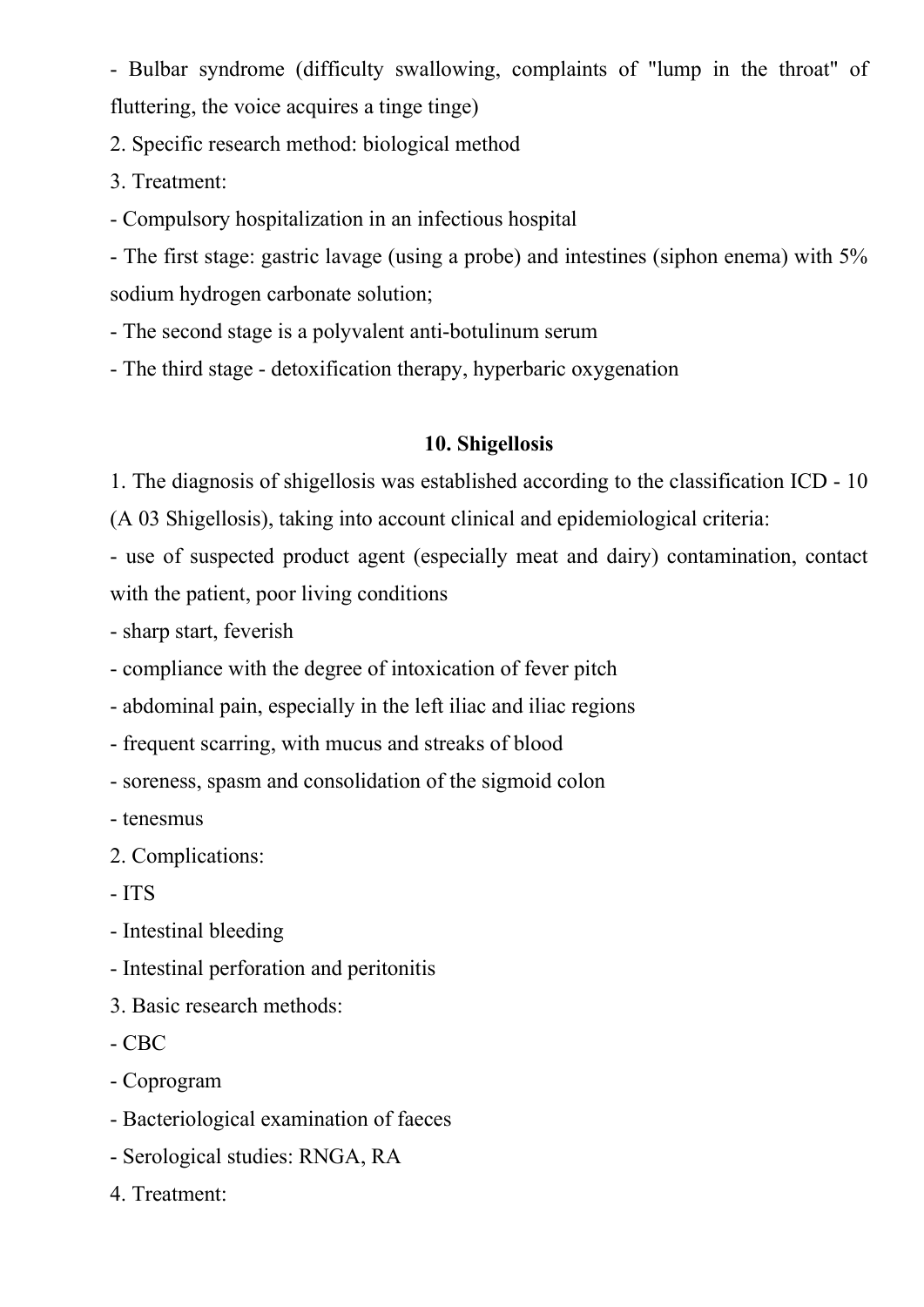- Etiotropic treatment: antibacterial drugs (Ciprofloxacin or other non-respiratory fluoroquinolones)

- Pathogenetic treatment: detoxification therapy, enterosorbents, hemostatic therapy

# **11. HIV infection**

1. The diagnosis of HIV infection is established according to the classification ICD-10 (B 20 Diseases caused by HIV, which is accompanied by infectious and parasitic diseases), taking into account clinical and epidemiological criteria:

- anamnesis data (injecting drug use, sexually transmitted or parenteral diseases, "risk behavior"

- clinical manifestations of the relevant stage of the disease

- in the general blood test: moderate hypochromic anemia, thrombocytopenia, neutropenia, increased ESR.

2. Clinical stages of the disease according to WHO:

CLINICAL STAGE I

- Asymptomatic

- Persistent generalized lymphadenopathy

CLINICAL STAGE II

- Weight loss up to 10% of the initial

- Minimal lesions of skin and mucous membranes (seborrheic dermatitis, fungal nail lesions, recurrent ulceration of the oral mucosa)

- An episode of shingles in the last 5 years

- Recurrent upper respiratory tract infections

CLINICAL STAGE III

- Weight loss more than 10% of the original

- Unmotivated chronic diarrhea of more than 1 month duration.

- Unmotivated fever (intermittent or constant) lasting more than 1 month.

- Candidiasis of the oral cavity (edema and hyperemia of the mucous membrane of the oropharynx, white loose layers).

- Hairy leukoplakia of the oral mucosa

- Often recurrent shingles

- Pulmonary tuberculosis, which developed during the year preceding the examination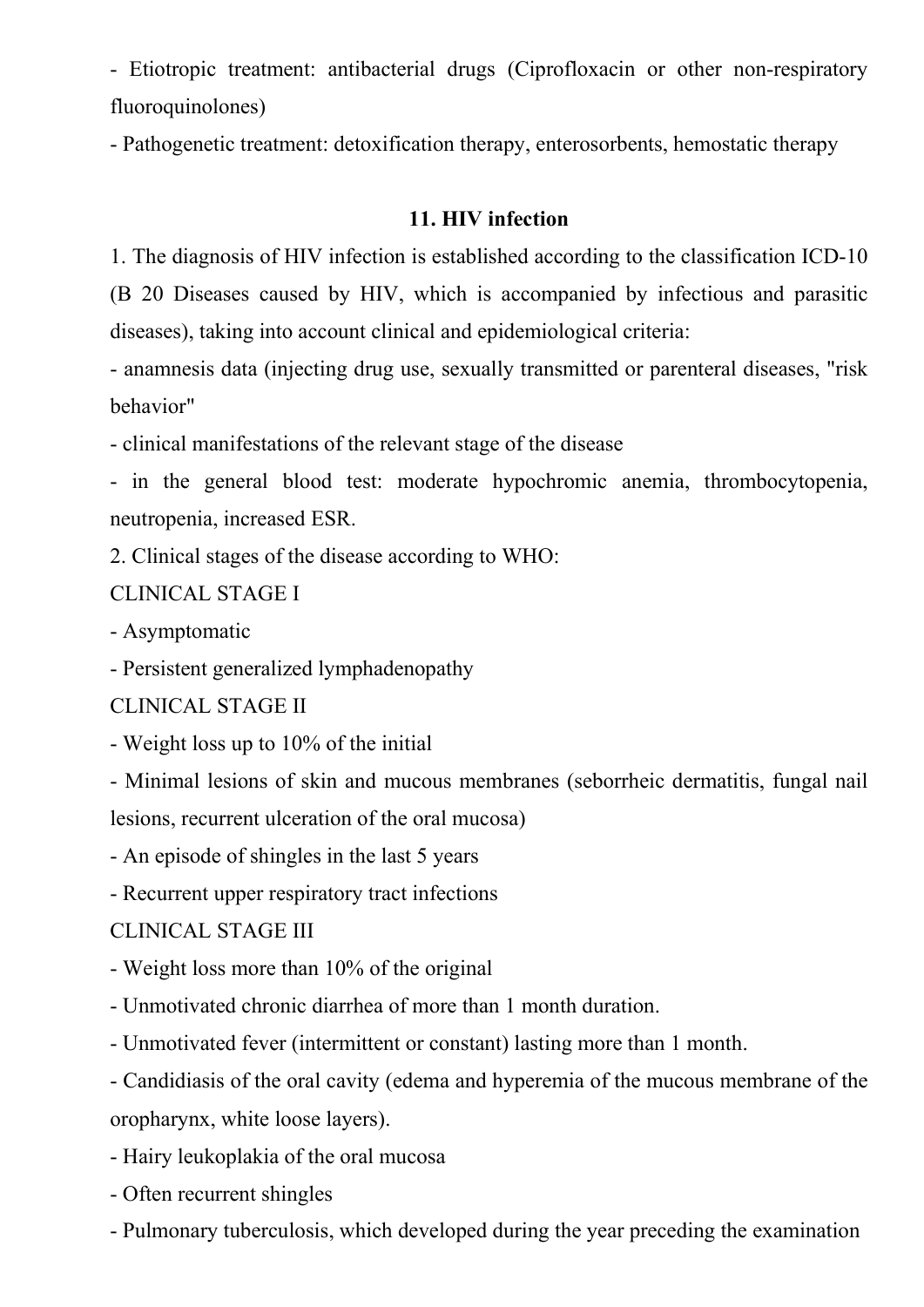- Severe bacterial infections
- Generalized lymphadenopathy usually persists
- CLINICAL STAGE IV
- Exhaustion syndrome (cachexia) on the background of HIV infection
- Pneumocystis pneumonia
- cerebral toxoplasmosis
- cryptosporidiosis with diarrhea more than 1 month.
- extra-lungcryptococcosis
- cytomegalovirus infection with lesions of any organs except the liver, spleen or lymph nodes
- infection caused by herpes simplex virus, with lesions of the internal organs or chronic lesions of the skin and mucous membranes
- progressive multiple leukoencephalopathy
- any endemic mycosis
- candidiasis of the esophagus, trachea, bronchi or lungs
- disseminated non-tuberculous mycobacteriosis
- Salmonella septicemia (except S.typhi)
- extra-pulmonary tuberculosis
- Kaposi's sarcoma
- HIV encephalopathy
- 3. Research methods:
- HIV rapid test
- ELISA
- PCR
- Immunoblotting
- The level of immunosuppression, CD4 / CD8

# **12. Tetanus**

<sup>4.</sup> The most dangerous biological fluids of the patient: blood, breast milk and vaginal secretions - in women, semen - in men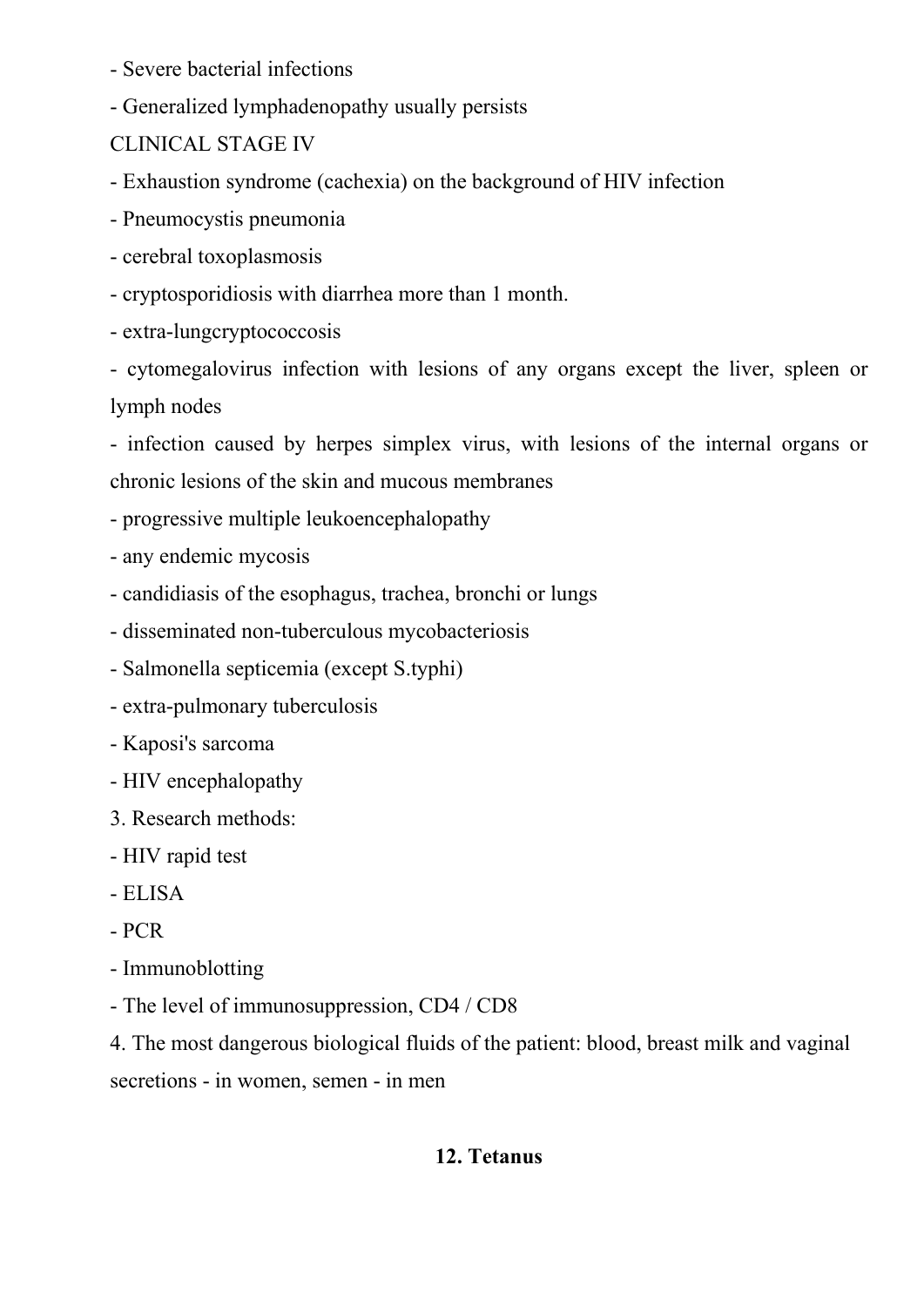1. The diagnosis of generalized tetanus was established according to clinical classification (generic tetanus, local tetanus, main tetanus, neonatal tetanus), taking into account clinical and epidemiological criteria:

- history of injury or trauma, burns, frostbite, surgery, childbirth, abortion in outpatient settings, as well as information on prior vaccination against tetanus

- the presence of the classic early triad of symptoms (trismus, sargeonic smile, dysphagia)

- constant tonic muscle tension (opistotonus)
- tetanic cramps
- consciousness during the trial
- feverish
- profuse sweating
- 2. The most likely early complications
- Bronchitis or pneumonia or pulmonary edema
- Fractures of bones and spine
- Tendon tears
- Myocardial infarction or myocarditis
- 3. Treatment:
- Compulsory hospitalization in an infectious hospital
- The main method of specific therapy: anti-toxic antitoxic serum
- 4. Drugs for specific prevention
- Anti-toxic serum
- Right toxoid
- Human unlawful immunoglobulin

#### **13. Plague**

1. The diagnosis of the plague is established according to the classification ICD-10 (A20.0 Plague, bubonic form), taking into account the clinical and epidemiological criteria:

- Sharp start
- Fever
- Severe intoxication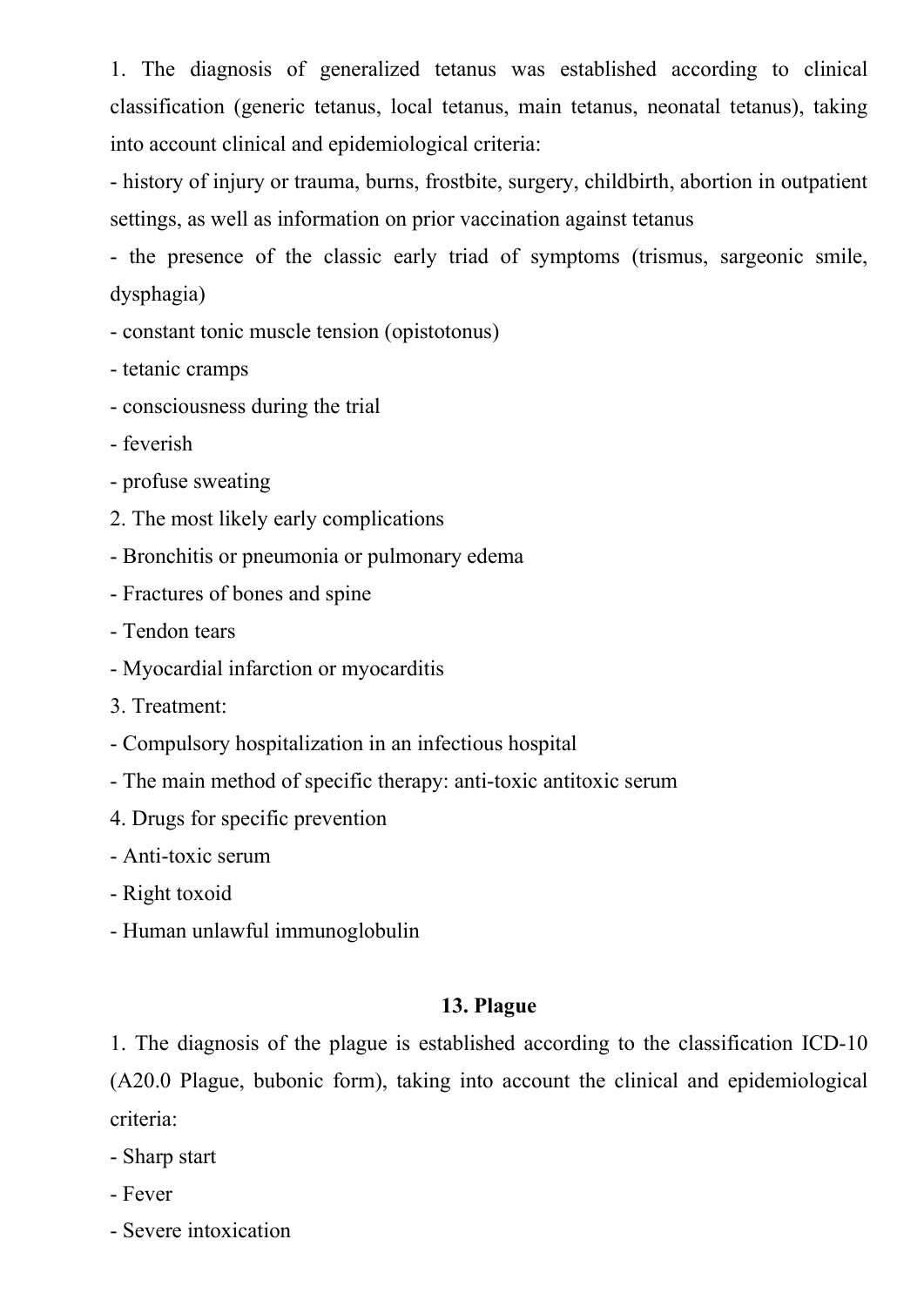- Serous hemorrhagic inflammation of the lymph nodes and severe local pain at the site of tambourine

2. Examination methods

- Bacterioscopic (examine gram stained, methylene blue or treated with a specific luminescent serum smears, reveal a formidable form of gram negative sticks, bipolarly stained)

- Bacteriological (sowing of material on Marten or Hottinger agar with sodium sulfite, IPB followed by crop identification and virulence determination)

- Serological (RPGA, RGPA, RNAh, PHA, ELISA with mono- or polyclonal antibodies). For rapid diagnostics use RIF (100% specificity)

- Allergic test with pestin

- Biological method (intraperitoneal, subcutaneous, intradermal injection of guinea pig material or white mice)

- PCR

3. Plague according to international health standards is a particularly dangerous

Disease. Plague patients are subject to compulsory hospitalization in specialized hospitals that work in strict anti-epidemic mode.

4. Means of etiotropic therapy

- Streptomycin 30 mg / kg / day 7-14 days to 5 days of normal temperature

- Levomycetin 80 mg / kg / day

5. Prevention

- Vaccination of high-risk groups

- Antibiotic prophylaxis is prescribed by contact (ciprofloxacin 0.4 g twice daily or doxycycline)

# **14. Erysipelas**

1. The diagnosis of erysipelas was established according to the classification ICD-10 (A46 Erysipelas, erythematous-bullous form), taking into account the clinical and epidemiological criteria:

- Acute onset of fever and intoxication

- Later occurrence of local manifestations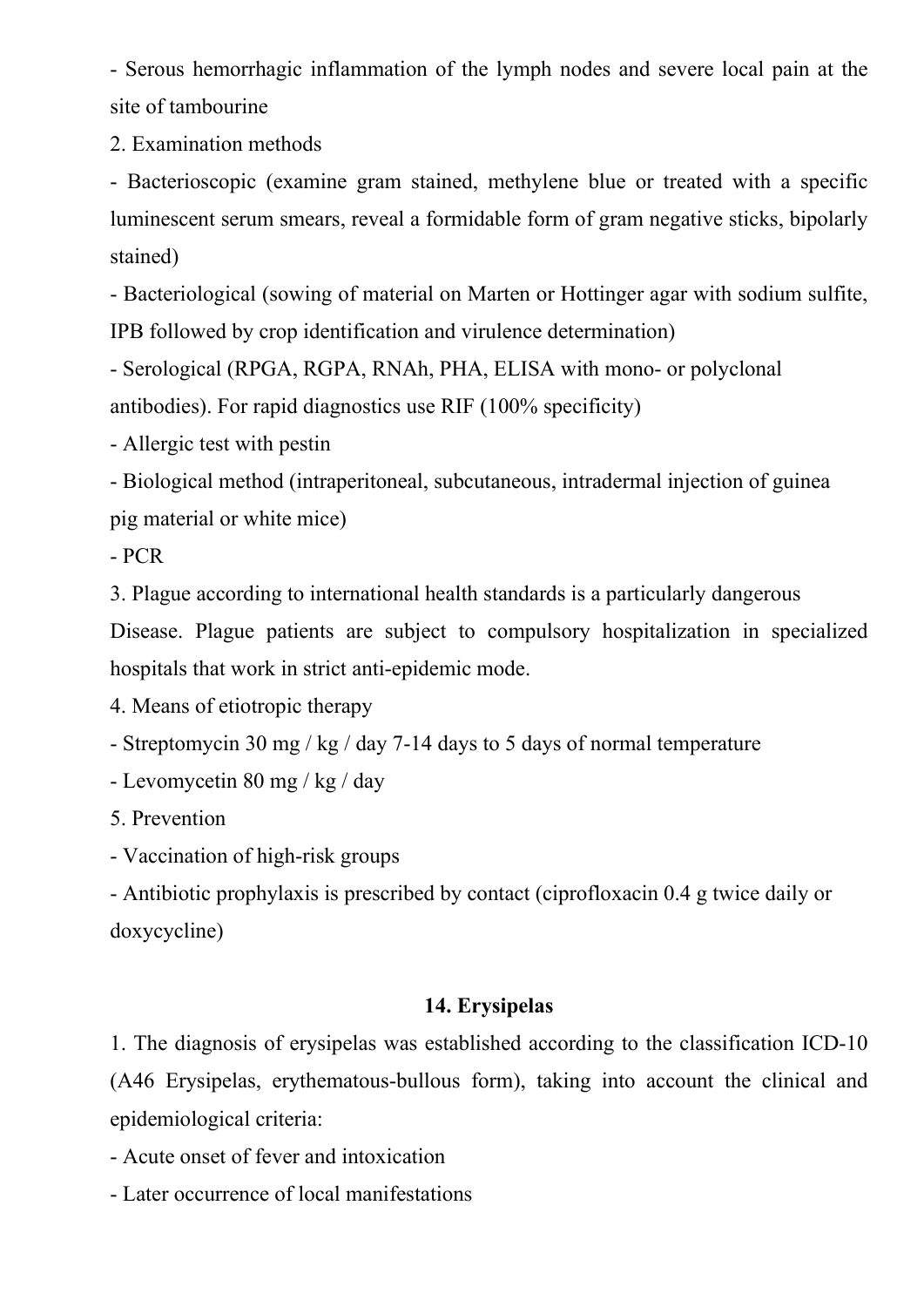- The patient has peculiar signs of inflammation of the skin (erythema with a clear outline - "flames", "geographical map" and the inflammatory roller on the periphery, the appearance of bullous and hemorrhagic elements, lack of rest), lymphangitis and regional fatigue with primary bladder and one that was previously observed once (repeated bladder), or a similar pathological condition that is repeated several times (in chronic bladder).

2. With mild and moderate disease, treatment is possible under the conditions of CPMSD.

In severe cases and complicated forms of erysipelas, hospitalization in an infectious hospital is required.

3. Antibacterial therapy (etiotropic) is a leading treatment for erysipelas. The antibiotic of choice is penicillin (1 million units 6 times a day for 7-10 days). Also used are aminopenicillins, cephalosporins, macrolites, fluoroquinolones. Pathogenetic therapy includes the following areas: dint-toxic, anti-inflammatory. The basis of prevention of recurrence of erysipelas is systematic bicillin prophylaxis (bicillin-5), rehabilitation of chronic foci of infection, stabilization of chronic diseases, correction of the body's immune status.

#### **15. Salmonellosis**

1. The diagnosis of salmonellosis is established according to the classification ICD-10 (A02.0 Salmonellosis enteritis), taking into account the clinical and epidemiological criteria:

- Transmission mechanism - fecal-oral, animal products of avian origin (eggs, meat, milk, dairy products)

- Incubation period from 2-6 h to 2-3 days

- The main clinical form of salmonellosis is enteritis

- Fever

- intoxication

- Diarrheal syndrome with greenish discharge, dehydration or infectious-toxic shock

- Possible development of sepsis with tufts or septicemia

2. The examination of the patient should be included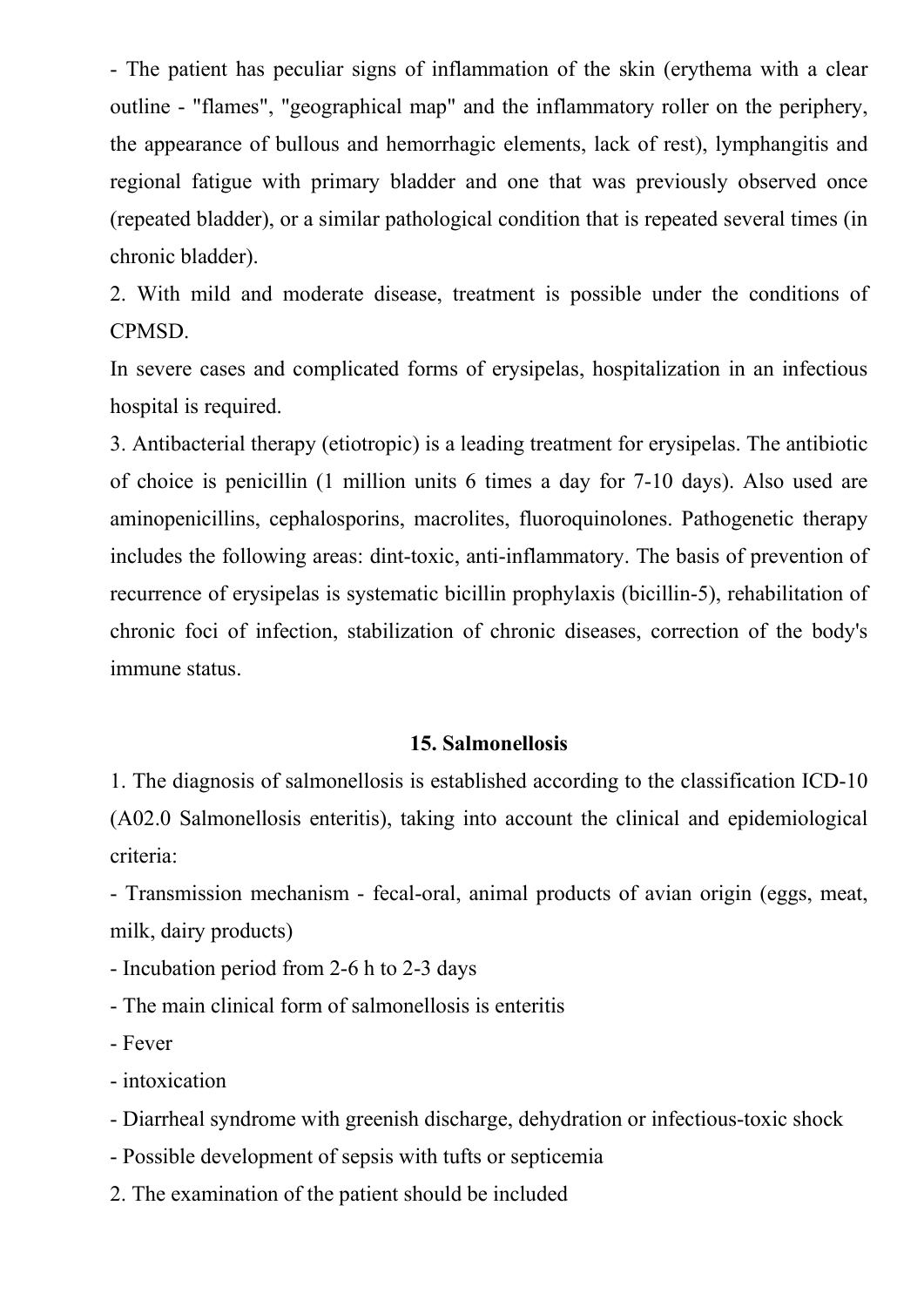- General blood test (leukocytosis, neutrophil shift of leukocyte formula to the left, aneosinophilia, toxic granularity of neutrophils, acceleration of ESR)

- Coprogram (starch grains, muscle fibers, undigested fiber, fats, fatty acid soaps, pathological impurities - mucus, leukocytes, uncommon erythrocytes)

- Bacteriological examination of feces (with enteritis), blood and urine (with process generalization). The crops will be fed to dense differentiation media (bismuth-sulfite agar, Endo, Ploskireva), enrichment media, bile broth, MPB

- Serological diagnosis is used at the end of 1 week and after 7-10 days. You can use RA (diagnostic titer1: 160)

3. Patients with salmonellosis sepsis, severe enteritis, severe background diseases should be treated at the hospital.

4. Antibacterial drugs are shown only in the dominant signs of distal colitis, development of complications (ITS, collapse, LV, acute cerebral circulation, myocardial infarction, otitis, endo- and myocarditis, thrombosis of mesenteric vessels). Preference is given to fluoroquinolones. The main focus of salmonellosis treatment is detoxification and rehydration measures. In cases of ITS, glucocorticosteroids are added to pathogenetic staining

#### **16. Rabies**

1. The diagnosis of rabies is established according to the classification ICD-10 (A82.0 Rabies), taking into account the clinical and epidemiological criteria:

- The duration of the incubation period is 7 days-1 year, with an average of 30-90 days

- A bite, a history of an animal being harbor

- Clinical picture, which in a typical form undergoes three consecutive stages: predictors, arousal, paralytic.

- Hydro-, aero-, acousticphobia

- Excitement attacks

- Hyper salivation

2. In the case of a sentence specific life-long diagnosis is possible

- Examination of the cornea and biopsy of the nape of the neck using ELISA

- Isolation of the virus from saliva by intracerebral infection of newborn mice or cultivation of the virus by tissue culture of murine neuroblastoma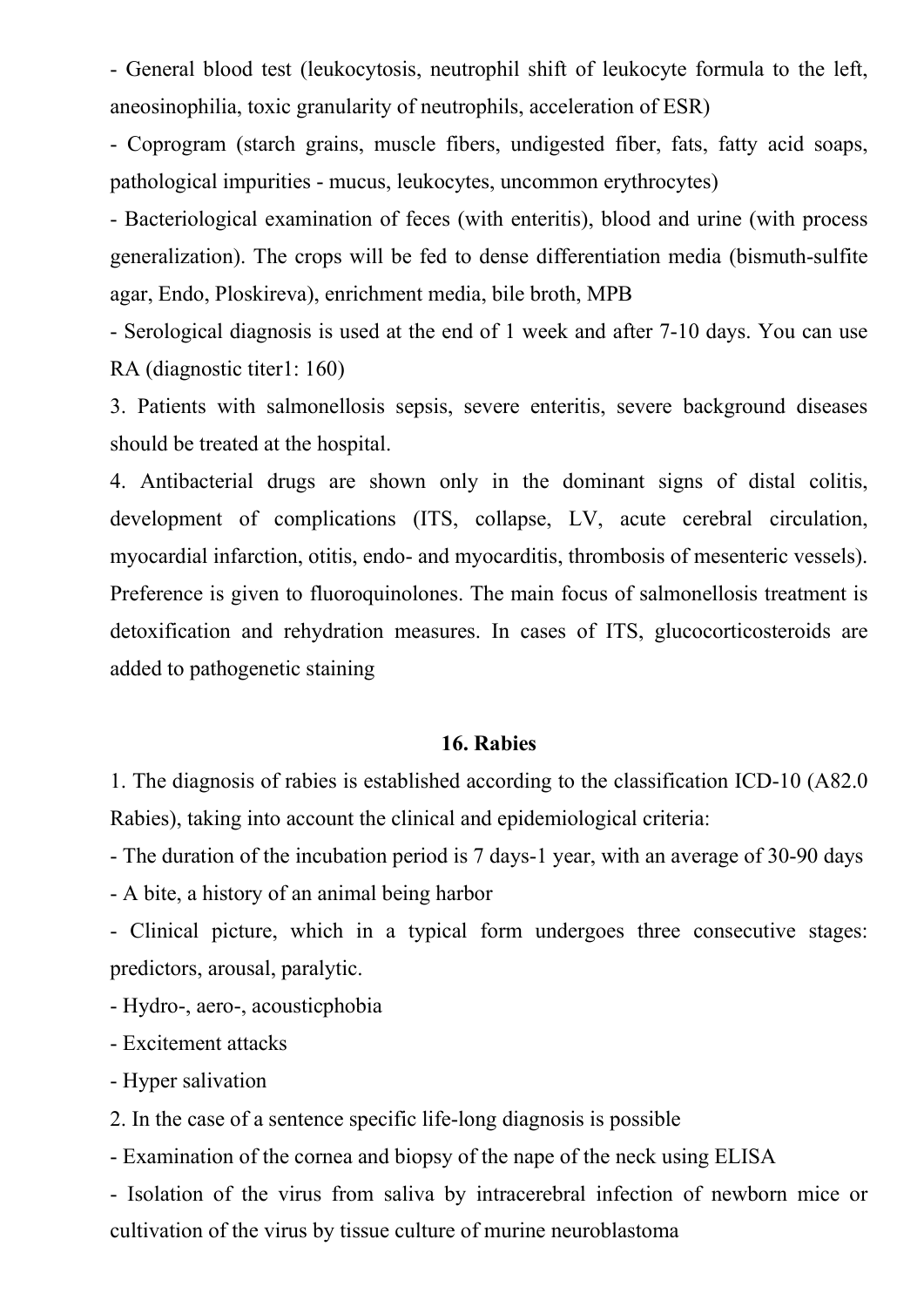- PCR with saliva of the patient

Postmortem diagnosis can be confirmed by the following methods:

- Detection in the nerve cells of the brain of the dead pathognomonic calves Negri

3. Immediate hospitalization in ORIT is shown

4. Therapeutic measures are aimed at reducing the patient's suffering (symptomatic treatment). Emergency prophylaxis is to administer a 1 ml anti-rabies vaccine according to the regimen 0, 3, 7, 14, 30, 90 days

# **17. Epidemic typhus**

1. The diagnosis of typhoid fever was established according to the classification ICD-10 (A75.0Epidemic louse fever caused by Provasek's rickety), taking into account clinical and epidemiological criteria:

- The presence of patients and typhus, louse

- Acute onset of fever, headache

- Characteristic behavior of the patient with a tendency to excite the CNS (hallucinations, euphoria)

- Typical appearance of the patient; subtle hyperemia and puffiness of the face, red eyes with characteristic shine ("drunken face" and "rabbit eyes")

- Positive symptoms of Chiari, Landorf-Rosenberg, Godele-Remlinge, Deach

- Occurrence from 4-5 days of illness after temperature "incision" of a typical polymorphic rheolyoso-petechial rash on the body of the trunk and extremities with the appearance of secondary petechiae in the center of the roses

- Development during the height of typhoid status, delirium

- The prevalence of encephalitic disorders and meningeal disorders

- Moderate enlargement of the liver and spleen

- Characteristic temperature curve (duration 2-2,5 weeks) with two "indentations"

2. Specific diagnosis is carried out by serological reactions:

- Rickettsial Agglutination Reaction (PAP) - a first-order reaction, considered positive when diluting serum 1: 40-1: 80

- RNGA - secondary level reaction, diagnostic titer 1: 1000-1: 2000

- RNIF - the most sensitive, recommended by WHO as the gold standard, credits at the end of 1 week 1: 320-1: 2560, for 10-15 days - 1: 2560-1: 10240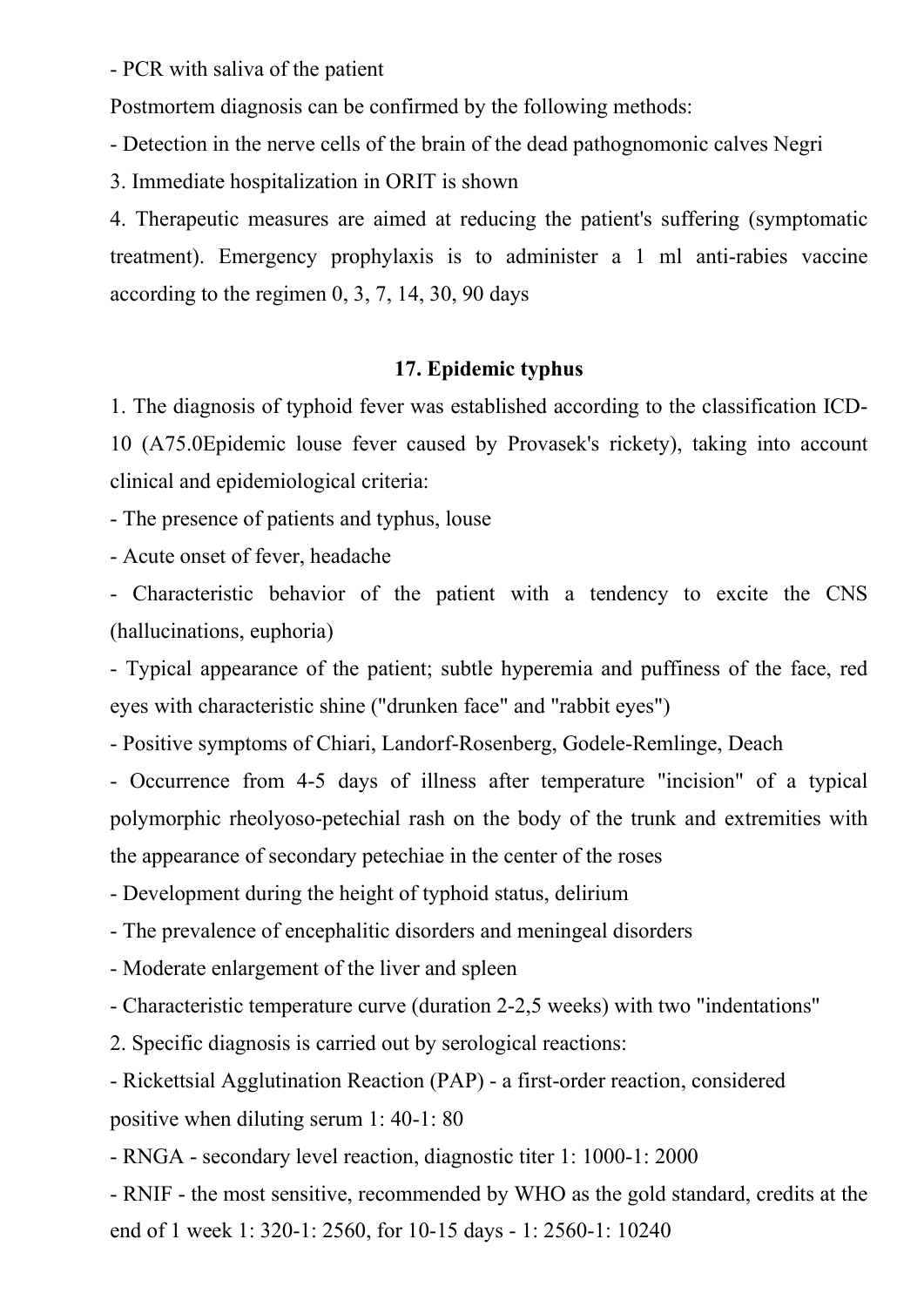3. All patients are subject to compulsory hospitalization

4. Apply etiotropic treatment (antibiotics, eg doxycycline), pathogenetic (detoxification, ACS, proteolysis inhibitors, anticoagulants, sedatives or tranquilizers)

# **18. Anthrax**

1. The diagnosis of anthrax was established according to the classification ICD-10 (A22.0 Skin form of anthrax), taking into account clinical and epidemiological criteria: - Care of sick animals, whitening of dead animals, collapsing of meat, handling of contaminated raw materials (animal skin, etc., consumption of meat of unknown origin)

- The appearance of the spot accompanied by itching and its rapid transformation (within a few hours) into a blister and then into an ulcer

- The nature of the ulcer (dark scab, swollen roller, tricolor coloration of inflammation, no pain at the location of the ulcer)

- Baby bubbles around the ulcer (symptom of "pearl necklace")

- Jelly painless widespread tissue swelling

- Shabby tremor of swelling when tapped with a percussion hammer (Stefanskiy symptom)

2. The examination of the patient includes the following items:

- GBC (leukocytosis, neutrophilosis, acceleration of ESR)

- UT (proteinuria, lecocyturia)

- Bacterioscopic method

- Bacteriological method

- Biological method (infection of laboratory animals)

- Serological reactions (RAS, RNA, ELISA)

- Intracutaneous allergic test with anthraxin

- PCR

3. The patient is subject to mandatory hospitalization in an infectious hospital

- 4. The patient is prescribed:
- Etiotropic therapy (penicillin 1-2 million IU 6 times a day for 7-10 days)
- Pathogenetic therapy (detoxification)

# **19. Lyme disease (systemic tick borreliosis, Lyme borreliosis)**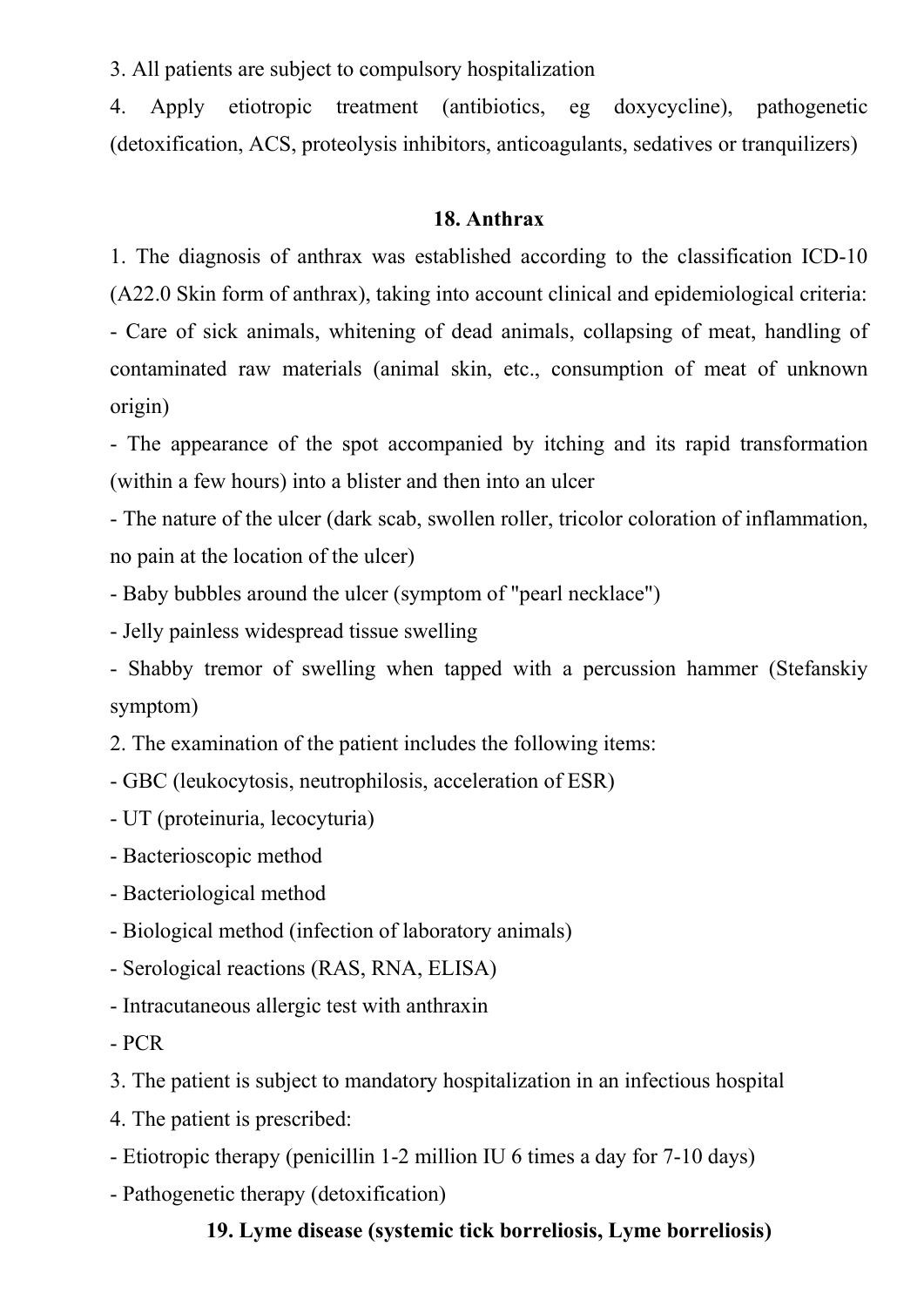1. The diagnosis of Lyme disease (systemic tick borreliosis, Lyme borreliosis) was established according to the classification ICD-10 (A 69.2 Lyme disease), taking into account clinical and epidemiological criteria:

- staying in endemic region, visiting the forest, finding squeezed mites

- presence of intoxication syndrome, fever

- typical migratory erythema at the site of suction mite (erythematous lesion of the skin with enlightenment inside)

2. Specific studies:

- serological studies (ELISA, RNIF)

- bacteriological examination (detection of pathogen in cerebrospinal fluid, skin biopsy)

- PCR

3. Treatment:

- Mild severity - outpatient treatment, moderate and severe severity - hospitalization

- Antibiotic therapy (doxycycline, amoxicillin or cephalosporins)

- Detoxification therapy

## **20. Measles**

1. The diagnosis of measles was established according to the classification ICD-10 (B05.9Cirs without complications), taking into account clinical and epidemiological criteria:

- Contact with measles patients;

- Fever, intoxication, Stimson triad, Koplik spots;

- Expressed spotty-papular exanthema, which tends to merge, its descending sequence;

2. Complications of the disease: pneumonia, encephalitis.

3. Specific diagnosis - detection of measles virus IgM antibodies. Instrumental investigations - OGC radiography

4. Treatment principles: detoxification, antihistamines, vitamins.

5. The period of isolation of the patient up to 4 days after the rash.

Specific prevention – vaccination

# **21. Coronavirus infection, COVID-19**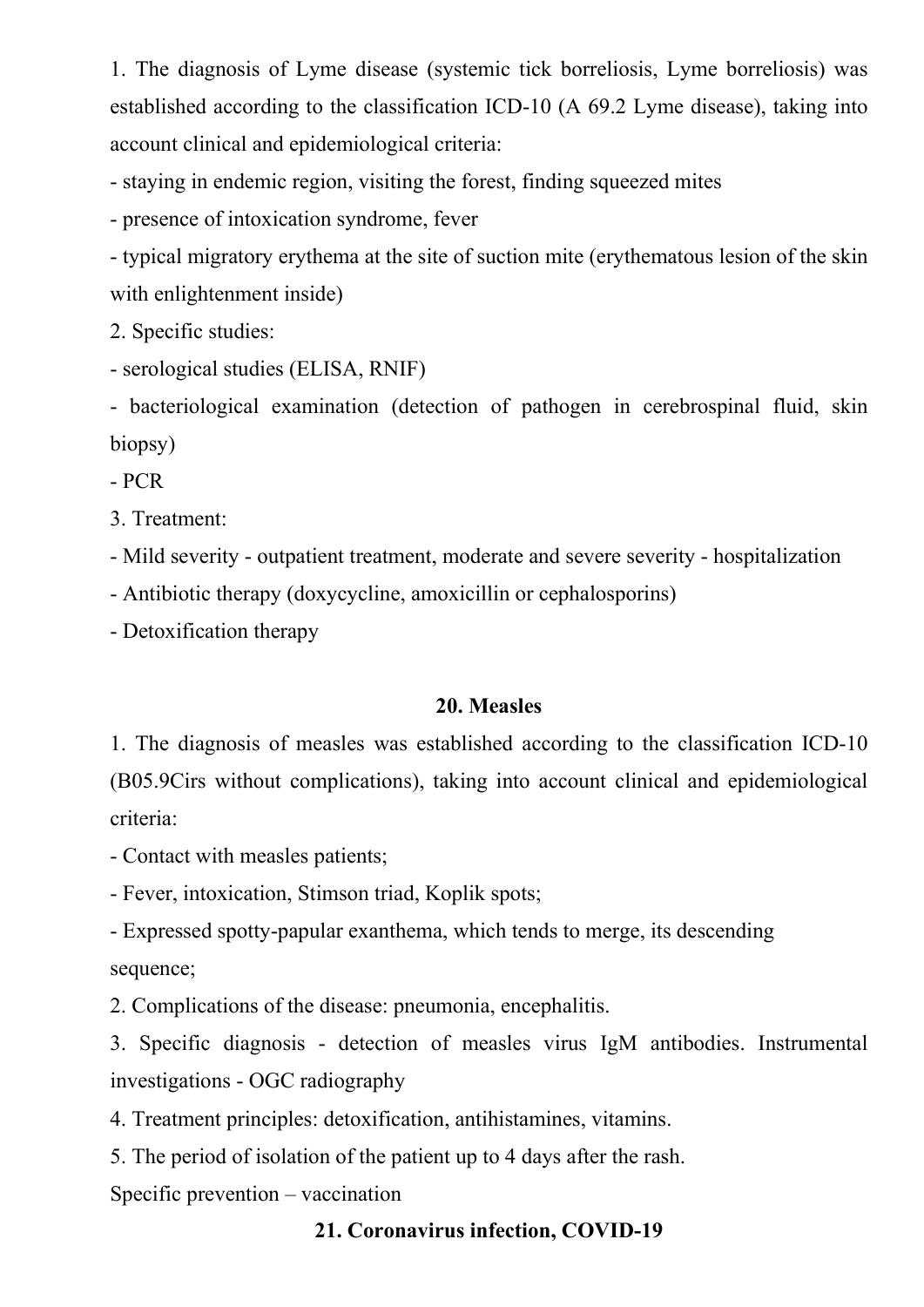1. The diagnosis of coronavirus infection caused by SARS-Cov-2 virus was established according to the ICD-10 classification (U07.2 - COVID-19), taking into account clinical and epidemiological criteria:

• acute onset of fever and intoxication;

• sore throat, dry cough,

• loss of smell and taste,

• feeling short of breath and reduced SpO2

2. Complications: Bilateral polysegmental pneumonia. ARD I-II stages - shortness of breath (BP - 28-30 per minute), SpO2 - 90%, auscultatory in the lower parts of both lungs weakened breathing, crepitation.

3. The main method of laboratory diagnosis to confirm the diagnosis - detection of SARS-Cov-2 virus RNA by PCR, in addition, use rapid tests for rapid diagnosis (SARS-Cov-2 coronavirus antigen)

4. Non-specific laboratory diagnostics:

• General blood test to determine the level of erythrocytes, hematocrit, leukocytes, platelets, leukocyte formula;

• Biochemical blood tests (urea, creatinine, electrolytes, liver enzymes, bilirubin, glucose, albumin).

• Patients with signs of ARD are recommended to perform a coagulogram with determination of prothrombin time, international normalized ratio and activated partial thromboplastin time.

• Serum C-reactive protein (CRP) test. The level of CRP correlates with the severity of the course, the prevalence of inflammatory infiltration and the prognosis for pneumonia.

Instrumental research methods:

• Computed tomography of the lungs or review radiography of the chest in the anterior rectus and lateral projections;

• Electrocardiography in standard parameters is recommended for all patients.

5. In mild and moderate disease, treatment in an outpatient setting is possible. Severe and complicated forms of COVID-19 require hospitalization.

6. Specific disease prevention - vaccination.

### **22. Tularemia**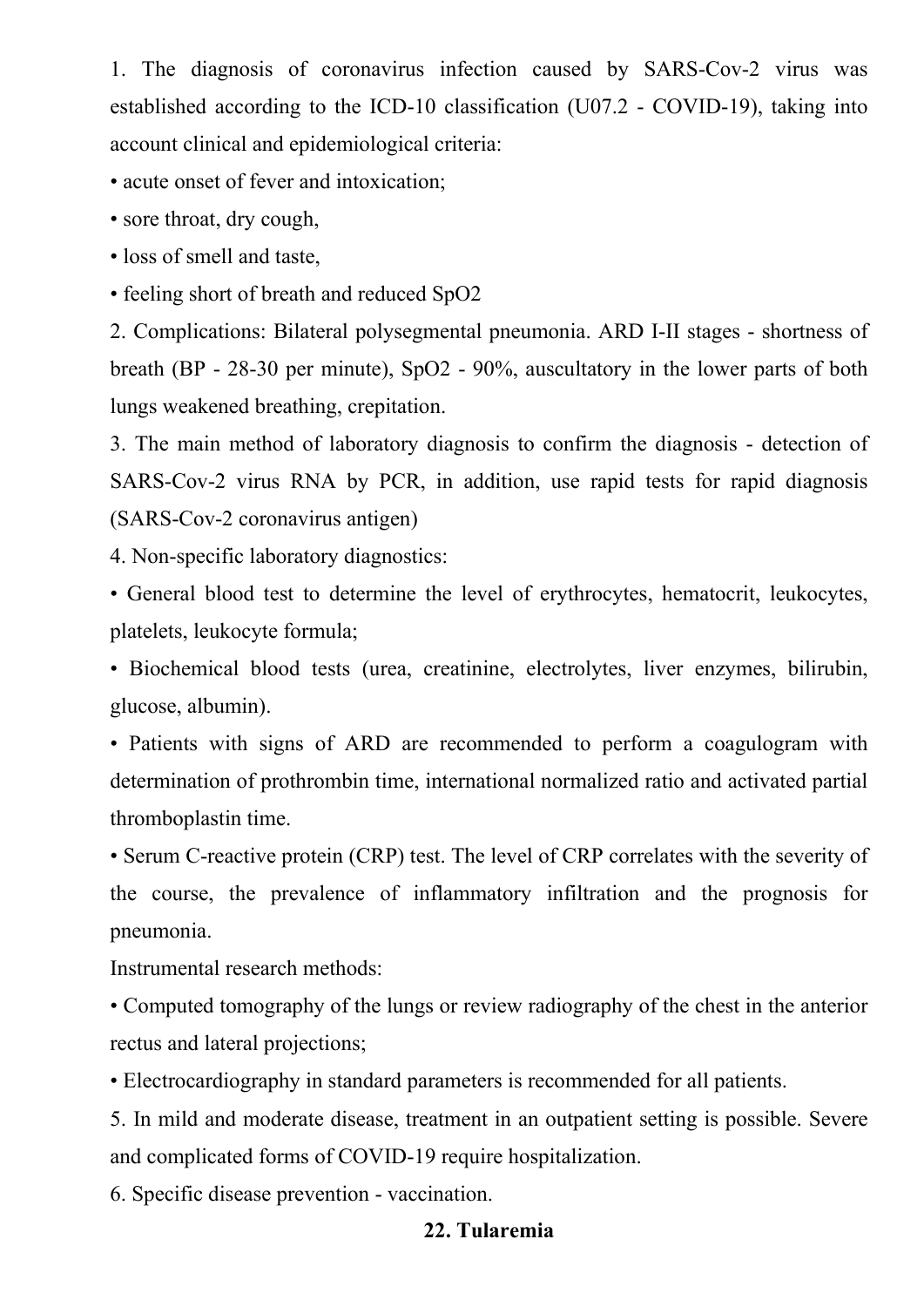1. The diagnosis was established according to the ICD-10 classification (A21 Tularemia) taking into account clinical and epidemiological criteria:

- contact with rodents, insect bites;

- consumption of water from open reservoirs;

- work in the field, warehouses, granaries, etc.;

clinical criteria:

- the presence of moderately painful large mobile lymph nodes (buboes), not connected to each other and adjacent tissues;

- long course of the disease

2. Clinical form - glandular (bubonic) - the presence of moderately painful large mobile lymph nodes (buboes), not connected to each other and adjacent tissues

3. Laboratory tests to confirm the diagnosis.

Bacterioscopic and bacteriological research is used, which is carried out in special laboratories. Material from patients (blood, tambourine puncture, discharge from skin ulcers, conjunctiva, tonsil plaque, sputum) is taken, if possible, in the first days of illness, before the use of antibiotics.

Serological tests: RA using tularemia diagnosticum; ELISA (detection of IgM and IgG antibodies).

PCR is considered promising.

4. Nonspecific diagnosis:

- General blood test

- General analysis of urine

5. Hospitalization in an infectious hospital is mandatory.

6. Etiotropic therapy. According to WHO recommendations, streptomycin is prescribed intramuscularly at a dose of 0.5 g 2 times a day for 7-10 days, for the treatment of pulmonary and generalized tularemia - 1 g 2 times a day. In severe cases, it is considered necessary to continue antibacterial therapy until the 5th or 7th day of apyrexia.

## **23. Acute brucellosis**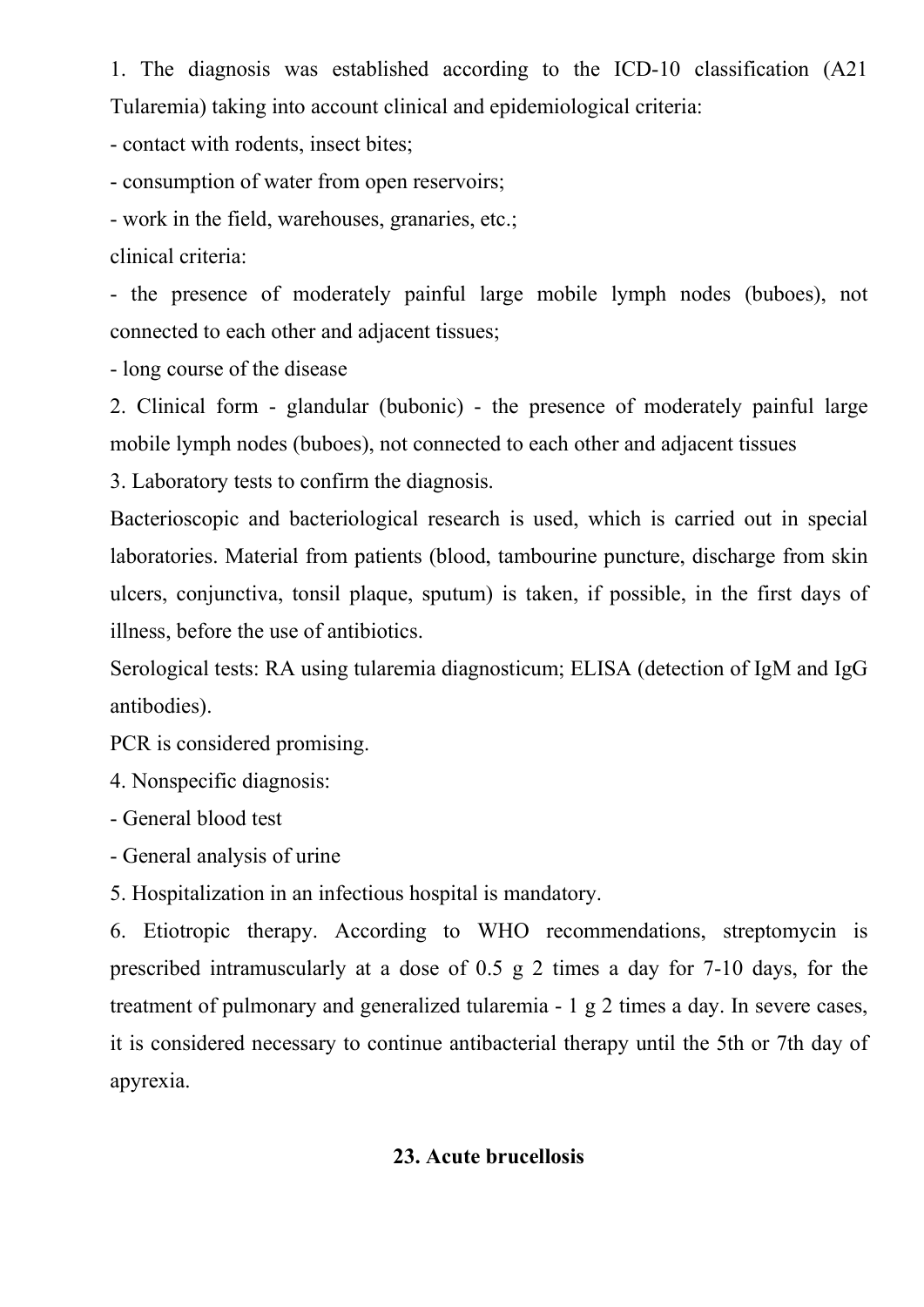1. The diagnosis of acute brucellosis was established according to the ICD-10 classification (A23.0 Brucellosis caused by Brucella melitensis), taking into account clinical and anamnestic data:

- acute onset with moderate intoxication, but an increase in temperature to 38-39° C, which tolerated satisfactorily,

- tachycardia, hypotension;

- symptoms of polyadenopathy - enlargement of all groups of peripheral lymph nodes up to 1 cm, mobile, painless, elastic;

- hepatolienal syndrome - enlargement of the liver and spleen;

- syndrome of musculoskeletal disorders - pain in the hip and knee joints, and a slight limitation of their mobility;

- syndrome of autonomic nervous system - the skin is moist, pale.

epidemiological history:

- Brucellosis in most cases is an occupational disease in livestock workers and enterprises that process animal products.

2. Studies required to confirm the diagnosis:

- Serological - Wright and Haddelson's reaction, ELISA, CFT in paired serums

- Bacteriological isolation of the pathogen from the blood

- PCR

3. Non-specific research methods:

- General blood test

- General analysis of urine

- Biochemical blood tests (CRP, proteinogram, ALT, AST, bilirubin)

Instrumental research:

- Ultrasound of the abdominal cavity –

Radiography of large joints

4. Etiotropic therapy: antibacterial drugs (doxycycline)

5. Pathogenetic and symptomatic treatment: detoxification therapy, nonsteroidal antiinflammatory drugs.

# **24. Acute hepatitis C**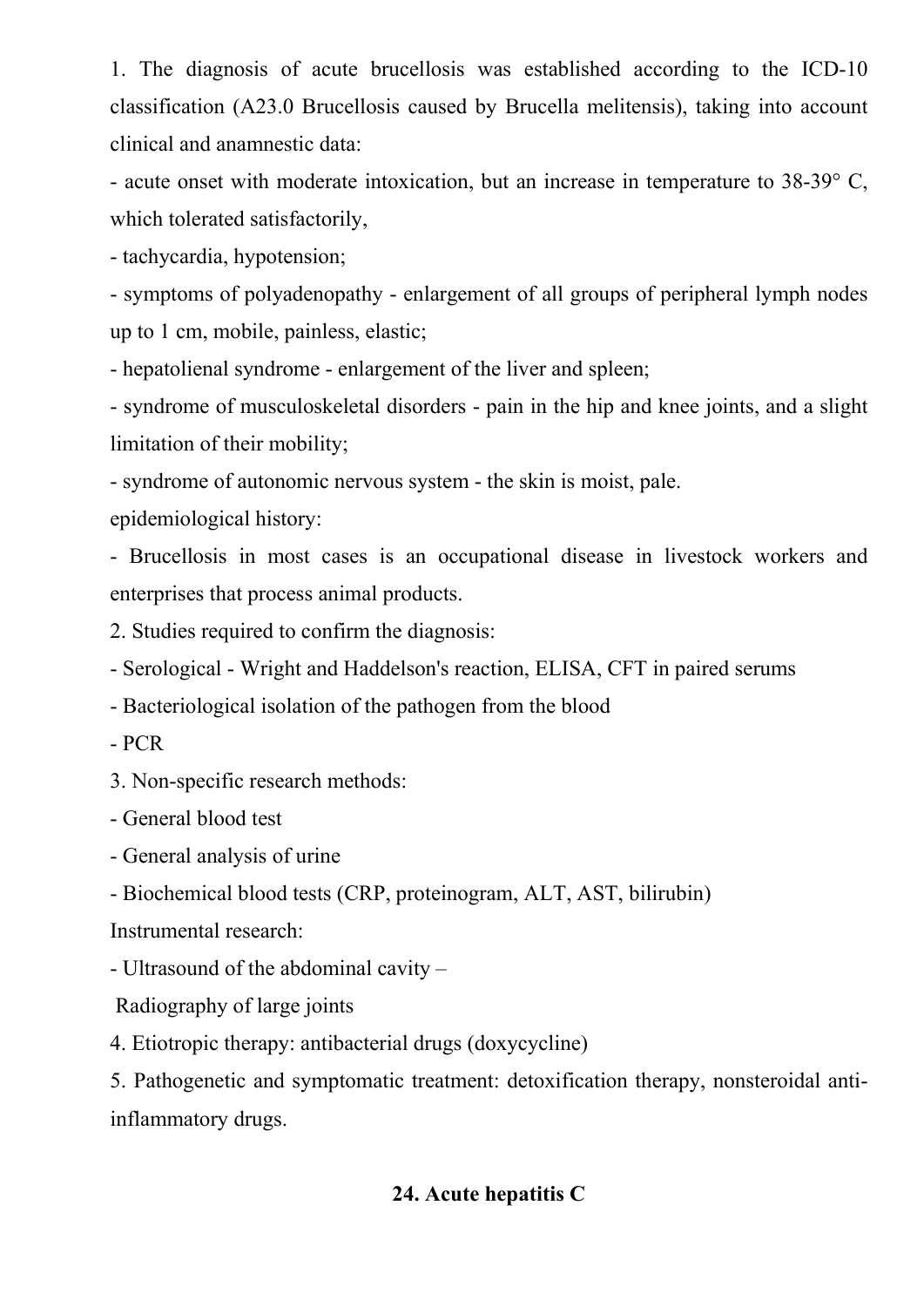1. The diagnosis of acute hepatitis C was established according to ICD 10 (B17.1 acute HCV) taking into account clinical and epidemiological data:

- belonging of the patient to risk groups - persons who use narcotic drugs parenterally; patients with hemophilia; medical workers;

- presence of a history of surgery or manipulation (surgery, piercing, tattooing, manicure), hemodialysis or blood transfusions;

symptoms of asthenovegetative syndrome (weakness, malaise, decreased concentration and memory, increased fatigue), possible arthralgia and mild dyspepsia (nausea, loss of appetite, pain in the right hypochondrium);

- subicteric sclera, hepatosplenomegaly.

2. The leading mechanism of HCV transmission is hemocontact (parenteral). Vertical and sexual transmission is possible, but is much less common.

3. Specific diagnosis: serum ELISA on anti-HCV IgM and detection of HCV RNA by PCR.

4. Non-specific research methods include: general analysis of blood and urine, biochemical blood tests (total bilirubin and its fractions, ALT, AST, thymol test). Instrumental method - ultrasound of the abdominal cavity

5. Today the main direction of treatment is the use of antiviral drugs of direct action inhibitors of viral protease and polymerase.

#### **25. Infectious mononucleosis**

1. The diagnosis of infectious mononucleosis was established according to the ICD-10 classification (B27.0 Gammaherpesvirus infectious mononucleosis) taking into account clinical and epidemiological criteria:

- age of the patient (up to 3 years or 15-18 years)

- fever

- moderate intoxication
- tonsillitis
- generalized lymphadenopathy
- slight jaundice of the skin and sclera
- hepatosplenomegaly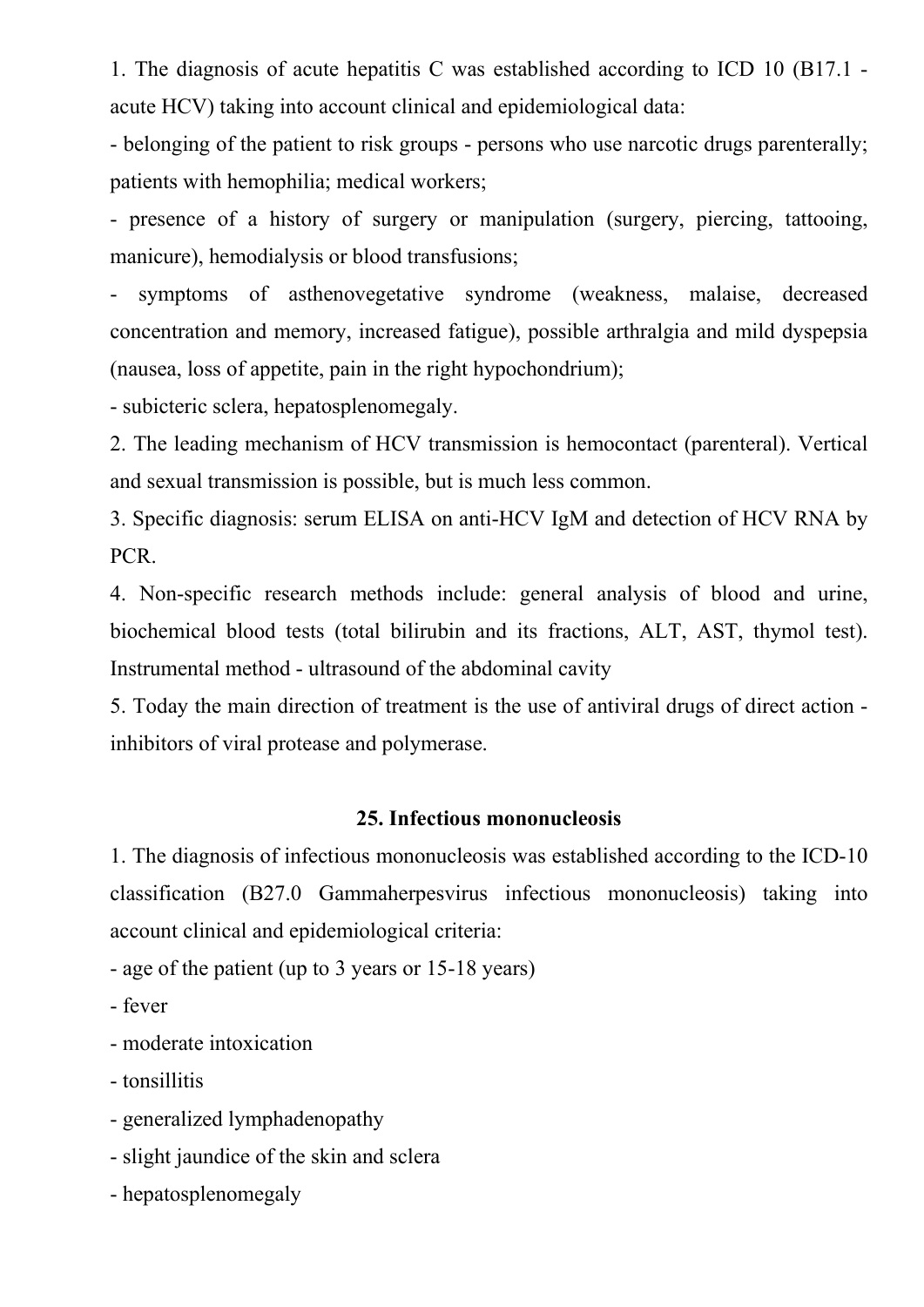2. Research methods to confirm the diagnosis: - serological method (serum ELISA for aVEB IgM) - PCR (DNA VEB)

3. Among the general clinical methods of examination, a general blood test must be prescribed, which is characterized by leukocytosis, lymphomonocytosis, the appearance of a large number of atypical mononuclear cells;

biochemical blood tests: total bilirubin and its fractions, ALT, AST, thymol test.

Among instrumental methods of research, it is expedient to appoint ultrasound of abdominal organs.

4. Etiotropic treatment: antiviral drugs of the acyclovir group (valciclovir, ganciclovir)

5. Pathogenetic treatment: detoxification, short course of glucocorticosteroids. Symptomatic therapy (NSAIDs, antiseptic solutions).

#### **26. Toxoplasmosis**

1. The diagnosis of toxoplasmosis was established according to the ICD-10 classification (B58.9 Toxoplasmosis, unspecified) taking into account clinical and epidemiological criteria:

• living in rural areas,

• contact with cats;

• pregnancy, suspected fetal damage (congenital toxoplasmosis);

• long-term (more than 3 weeks) increase in body temperature to subfebrile figures of unknown origin;

• enlargement of peripheral lymph nodes (cervical, occipital, axillary, inguinal), if it cannot be explained by other reasons;

• enlargement of the liver, spleen,

• pain in muscles and joints.

2. The most typical ways of infection:

• oral

• contact

- vertical
- iatrogenic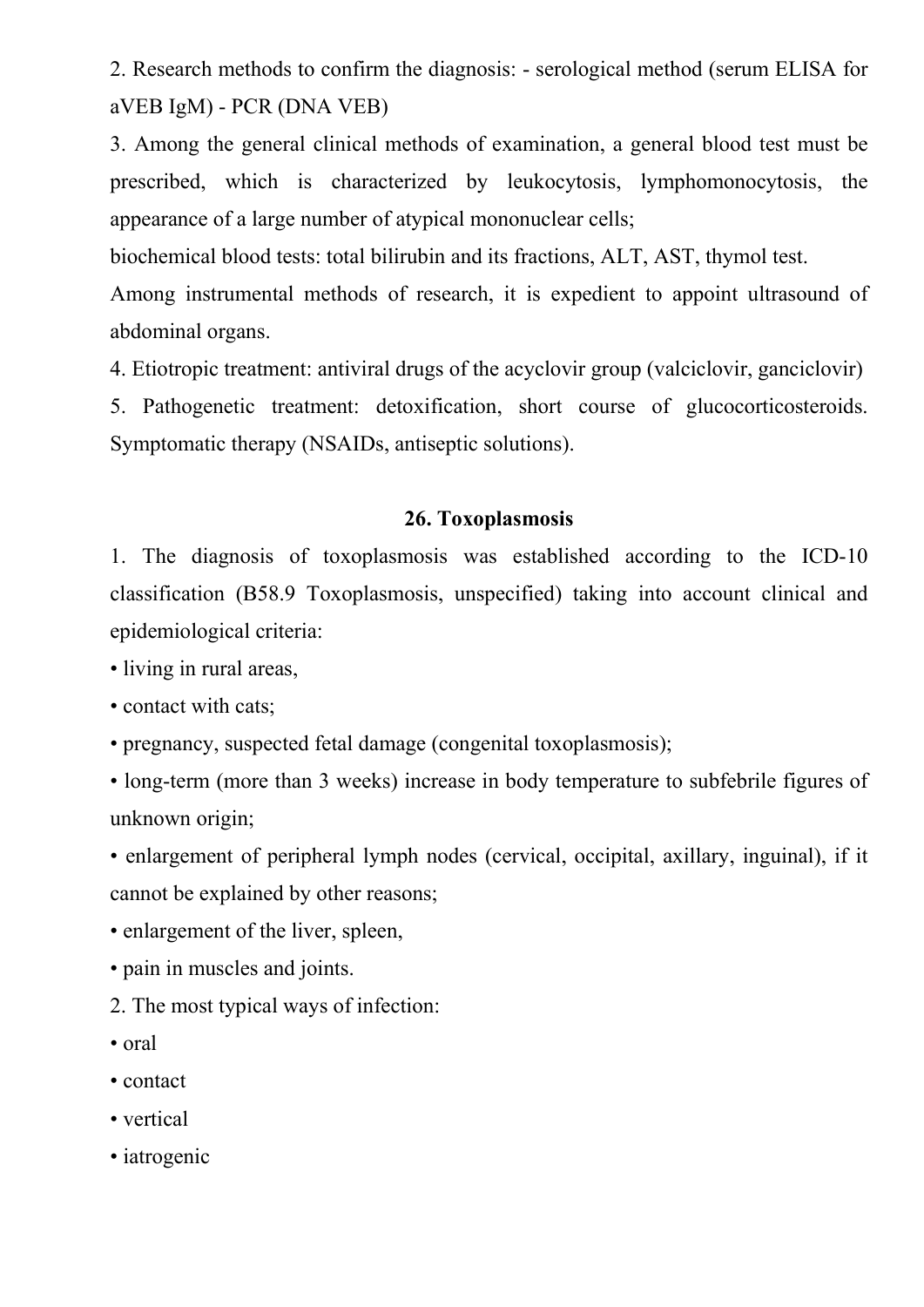3. It is necessary to consult an infectious disease specialist, obstetrician-gynecologist, suspected fetal lesions (congenital toxoplasmosis) and ophthalmologist, to exclude chorioretinitis

4. There are the following methods of specific diagnosis:

• parasitological method - detection of the pathogen during microscopy of blood smears, cerebrospinal fluid, amniotic fluid, placenta, abortion material

• serological methods (ELISA), which allow to confirm the presence of specific antibodies in serum, cerebrospinal fluid, amniotic fluid.

• PCR - detection of Toxoplasma DNA in the material taken from the patient (amniotic fluid, umbilical cord blood, cerebrospinal fluid);

5. Etiotropic treatment: antibiotics (doxycycline, spiramycin) and antiparasitic (chloroquine, metronidazole, pyrimethamine) drugs.

### **27. Rubella**

1. The diagnosis of rubella was established according to the ICD-10 classification (B06.9 Rubella without complications) taking into account clinical and epidemiological criteria:

- acute onset of the disease;

- moderate increase in body temperature;

- moderate catarrhal symptoms;

- posterior cervical and, especially, bilateral occipital lymphadenopathy;

- small-spotted rash (lack of stages of the rash);

- contact with a patient who has had a similar rash.

2. Complications of pregnancy:

- fetal damage.

3. Non-specific laboratory diagnostics - general blood test, general urine test.

4. Methods of specific diagnosis - serological (detection of IgM antibodies to rubella virus), PCR.

5. Recommendations for pregnancy: detection of infection at an early stage (up to 14- 16 weeks) is an absolute indication for abortion.

6. Principles of treatment - symptomatic therapy (NSAIDs, antihistamines)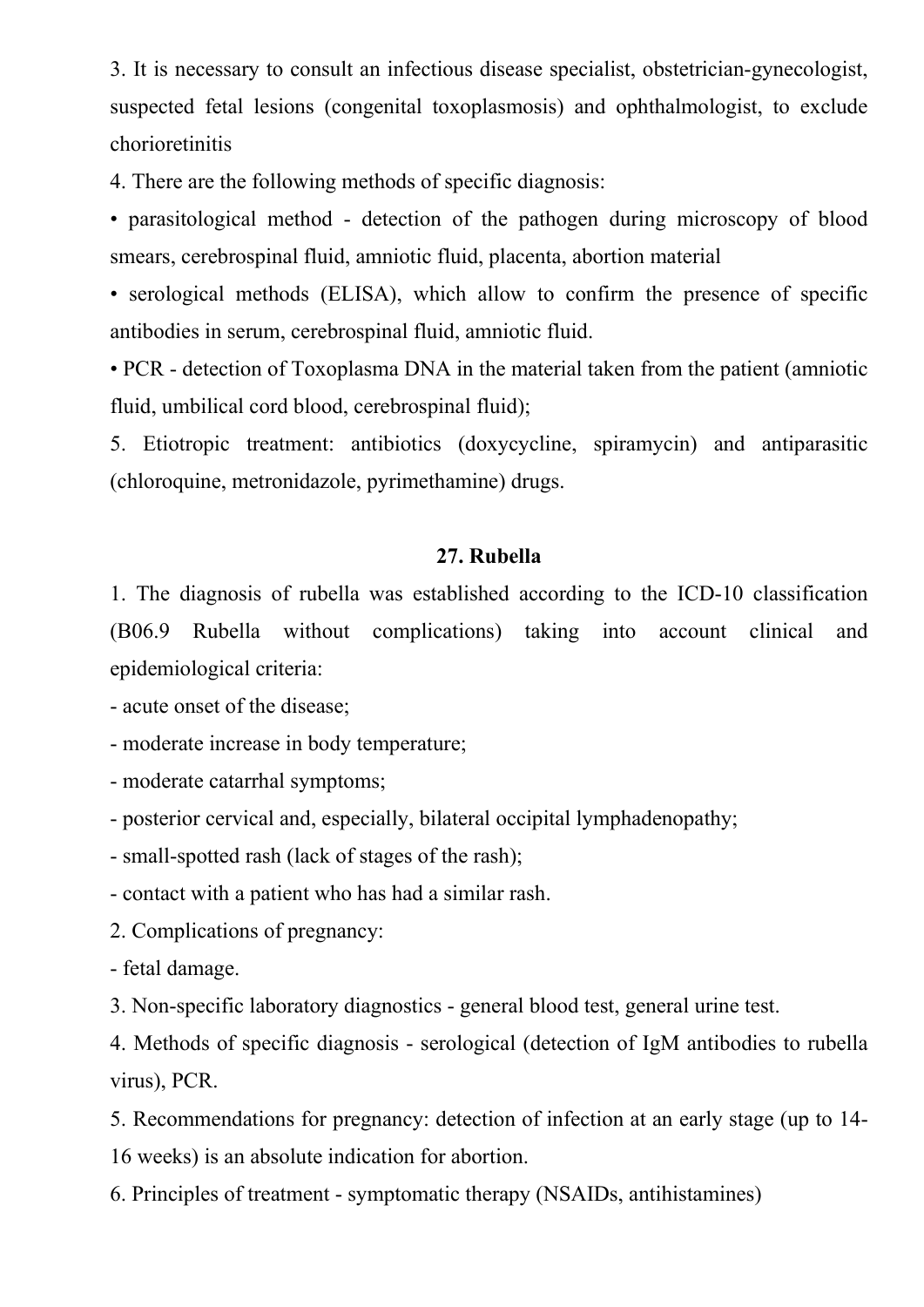7. Specific prevention - vaccination with live rubella vaccine or combined MMR vaccine.

### **28. Chickenpox**

1. The diagnosis of chickenpox is established according to the ICD-10 classification: B01.9 Chickenpox without complications, taking into account clinical criteria:

• acute onset of fever, weakness and the appearance of itchy exanthema of vesicular nature,

• spread of elements over the entire surface of the skin, including the scalp on the first day of the disease,

• the phenomenon of "false" polymorphism,

• moderate catarrhal manifestations.

2. The most common complications of chickenpox:

- bacterial complications of the skin and subcutaneous tissue
- pneumonia
- false croup
- lesions of the nervous system meningitis, meningoencephalitis
- lesions of the visual organ
- 3. Specific methods of disease diagnosis:
- detection of VZV DNA by PCR
- serological tests (ELISA)
- 4. General clinical studies:
- general blood test
- general analysis of urine
- 5. Etiotropic treatment:

• acyclovir-based antivirals indicated for complications of VZV infection, severe chickenpox, or at risk for complications.

6. Pathogenetic and symptomatic treatment: antipyretics, except acetylsalicylic acid (risk of Reye's syndrome), antipruritic drugs - antihistamines, treatment of rash elements with solutions of 1% methylene blue (aqueous solution).

7. Specific prevention: vaccination ("Varilrix").

8. Anti-epidemic measures: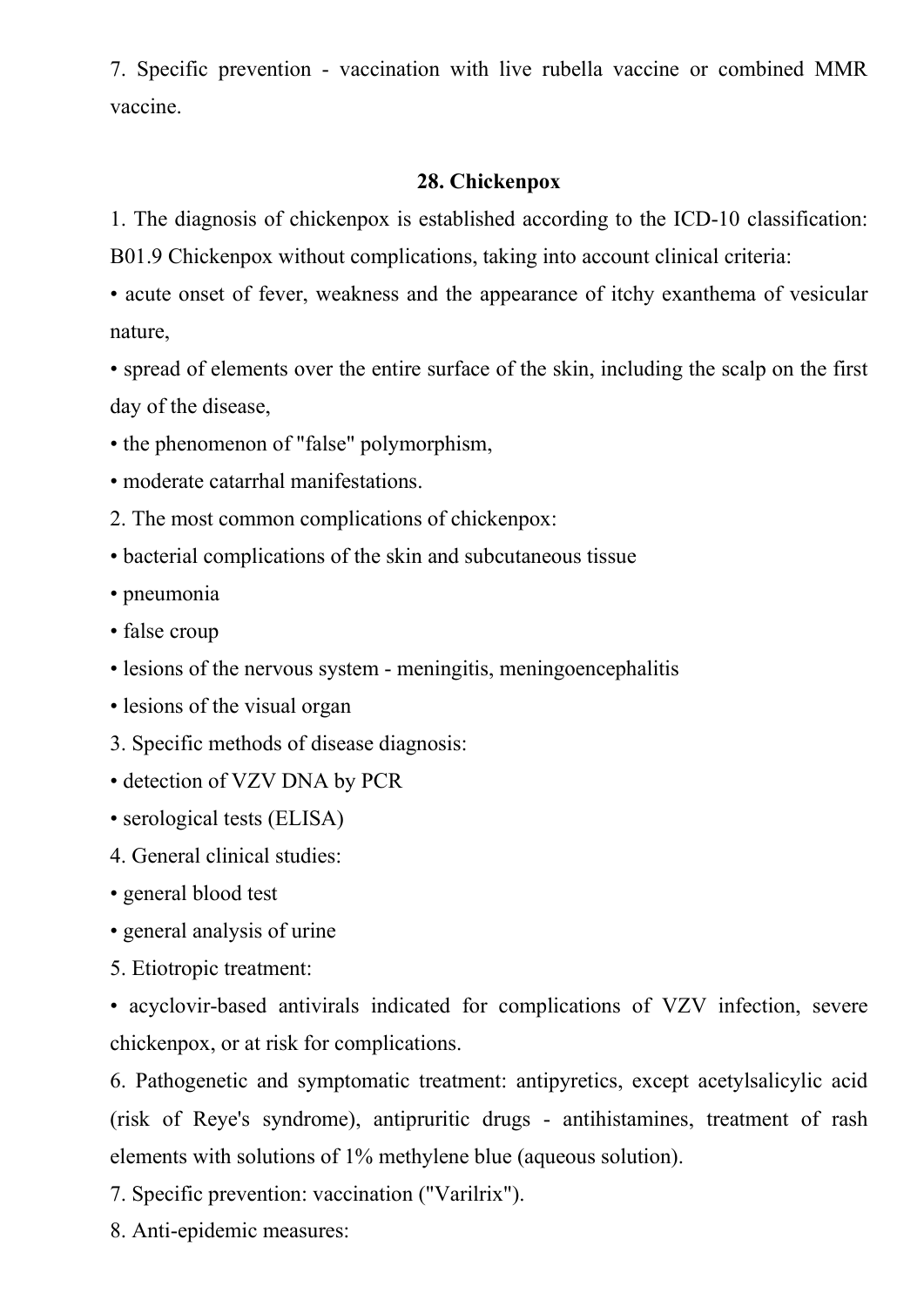• isolation of the patient up to 5 days after the appearance of the last elements of the rash

### **29. Yellow fever**

1. The diagnosis of "yellow fever" was established according to the classification of ICD-10, taking into account clinical and epidemiological criteria:

• epidemiological history (stay in South America);

• acute onset of the disease:

• combination of hemorrhagic syndrome and jaundice;

• kidney damage;

• later occurrence of local manifestations

2. Research methods needed to confirm the diagnosis: virological examination, serological testing (ELISA), PCR.

3. Non-specific research methods:

• general blood test

• general analysis of urine

• biochemical studies: liver tests (total bilirubin and its fractions, ALT, AST, thymol test), kidney tests (urea, creatinine),

• coagulogram

4. Hospitalization in an infectious hospital is mandatory.

5. Main directions of treatment: Specific etiotropic therapy has not been developed. Pathogenetic therapy: detoxification therapy, hemostatic agents, antishock and glucocorticosteroids, hemodialysis in renal failure.

6. The leading means of prevention is vaccination.

## **30. Meningococcal infection: meningococcemia.**

1. The diagnosis of "Meningococcal infection: meningococcal disease" was established according to the ICD-10 classification, taking into account clinical and epidemiological criteria:

- acute onset of the disease

- fever and intoxication

- the presence of a characteristic hemorrhagic rash with necrosis in the center